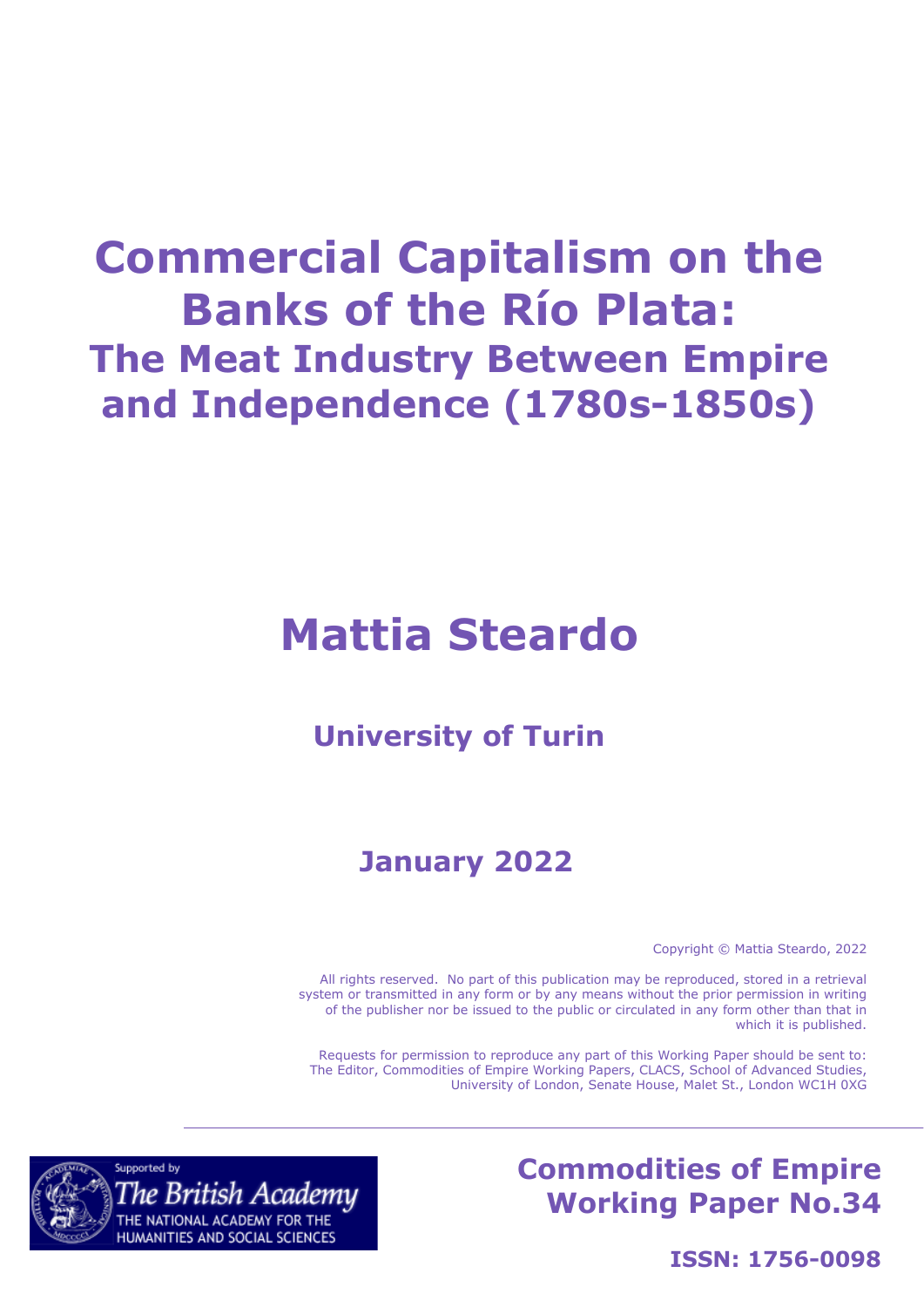### **Commercial Capitalism on the Banks of the Río Plata: The Meat Industry Between Empire and Independence (1780s-1850s)**

#### **Mattia Steardo** *(University of Turin)*

It is impossible to look at a map of South America without being struck with the manifest importance of the Río de la Plata in a commercial point of view. (Woodbine Parish) $1$ 

The aim of this paper is to reconstruct the rise of the salting meat plants (*saladeros*) along the Río de la Plata between the 1780s and 1850s as an expression of the region's deeper integration into the wider capitalist market through the creation and tentative management of a new commodity chain. The *saladeros* were one result of private and public attempts to extend the commodity form, and contributed to processes of local economic and social change. Alfredo Montoya described it as the "first industry based on investments" of the region, which hinged on an export-based political economy of livestock products. [2](#page-1-1) Horacio Giberti stressed how labour organisation in the *saladeros* was similar to big industry, insofar as it was based on a rational division of labour and the disconnection between the worker and his product.<sup>[3](#page-1-2)</sup> Similarly, Stephen Bell noted that it was the place where "industrial technology first appeared on a significant scale".[4](#page-1-3) However, Claudio Bellini denies the industrial character of the activity, as it was just "the most outstanding example of raw material processing".[5](#page-1-4) Finally, Jonathan C. Brown wittily interpreted it as "the crucial funnel of the entire economic system: into it flowed the cattle of the *pampa* and out of it passed the raw material of international trade".[6](#page-1-5)

This definition encapsulates the perspective of this paper. The *saladero* was the locus in which the natural product of the Argentine Pampas ( the wild and tame cattle, and to a lesser extent horses and sheep, that in the eighteenth century were the main inhabitants of the region, having been first introduced by the Spanish in the sixteenth century) was processed into a series of commodities that were traded in the global capitalist market. These commodities sustained the deeper integration of different capitalist societies in the Atlantic basin. The processed commodities were salted and jerked meat, as well as hides, tallow and sebum. A particular focus is placed on the political support to the industry, in order to highlight the continuities between

<span id="page-1-0"></span><sup>1</sup> Woodbine Parish, *Buenos Ayres and the provinces of the Rio de la Plata: from their discovery and conquest by the Spaniards to the establishment of their political independence*, London: Murray, 1852, p.349.

<span id="page-1-1"></span><sup>2</sup> Alfredo J. Montoya, *La ganadería y la industria de salazón de carnes en el periodo 1810-1862*, Buenos Aires: Editorial El Coloquio, 1971, p.131.<br><sup>3</sup> Horacio C. E. Giberti, *Historia económica de la ganadería argentina*, Buenos Aires: Solar/Hachette, 1970.

<span id="page-1-2"></span>

<span id="page-1-3"></span><sup>&</sup>lt;sup>4</sup> Stephen Bell, 'Early industrialization in the South Atlantic: political influences on the *charqueadas* of Rio Grande do Sul before 1860', *Journal of Historical Geography*, 19:4 (1993), p.400.

<span id="page-1-4"></span><sup>5</sup> Claudio Bellini, *Historia de la Industria en la Argentina de la Independencia a la crisis de 2001*, Buenos Aires: Editorial Sudamericana, 2017, p.32. 6

<span id="page-1-5"></span>Jonathan C. Brown, *A socioeconomic history of Argentina, 1776-1860*, Cambridge: Cambridge University Press, 1979, p.109.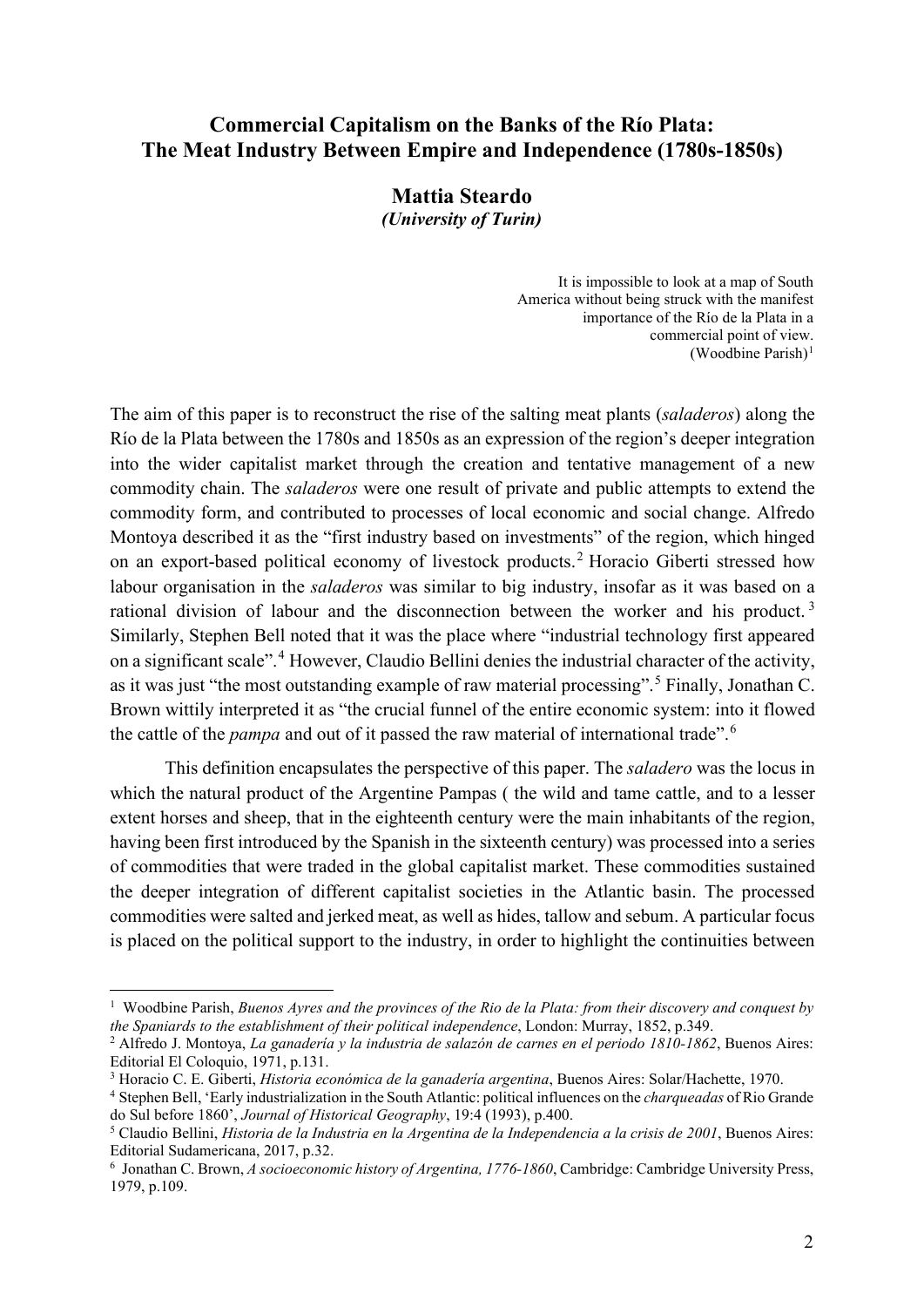the colonial and postcolonial period in respect to state promotion of commodity production. In fact, as would be the case for twentieth-century postcolonial polities, the new independent state relied on colonial economic activities to foster economic development.<sup>[7](#page-2-0)</sup> Indeed, the Río de la Plata became one of the main centres of the nineteenth-century Atlantic meat industry, together with other regions such as the Brazilian Rio Grande do Sul and Ireland.

The first section describes the context of the eighteenth-century Bourbon reforms, a series of administrative and economic innovations that imperial authorities envisioned to better exploit the economic potential of their empire. The second discusses the appearance of the *saladeros* on the Río de la Plata (1780s-1800s); while the third is focused on the development of the industry after independence from Spain (1810s-1850s). The final section is devoted to the description of two main final segments of the *saladeros* commodity chain (Britain and Cuba). Brazil was also an important recipient of processed meat, due to the huge demand from plantations, while hides were exported (or re-exported by British merchants) to other markets, such as Antwerp, Genoa, Spain and the United States. However, detailed study of these is outside the scope of this paper.<sup>[8](#page-2-1)</sup>

This case study illustrates theories that have tried to understand the interrelated processes of local economic development and integration into a global capitalist market, while challenging the primacy that modernisation theory has had in those discussions. World-system theory has focused on uneven surplus-value creation on a regional level to explain economic integration as an extractive relation established since the early modern period between metropolitan Spain and the Americas. Unequal commodity chains linked the shores of the Atlantic through an exploitative economic relationship, in which value-adding activities were located in the central regions of the system, thereby allowing profit accumulation and economic modernisation. The Spanish Empire was therefore an extractive institution, promoting underdevelopment in its peripheral dominions through the control of valuable commodity chains, and this colonial heritage strongly affected postcolonial states in their attempts to modernise their economy.<sup>[9](#page-2-2)</sup>

Informal imperialism provided an additional explanation for postcolonial underdevelopment.<sup>[10](#page-2-3)</sup> Even without formal imperial control, European powers – mainly Britain – were able to affect the developmental path of independent Latin American polities, bending it to the needs of European empires. The extension of agricultural commodity chains was therefore detrimental to local industrialisation, since those exports were paid for with cheap

<span id="page-2-0"></span><sup>7</sup> See the introductions of Andres Guerrero & Mark Thurner (eds), *After Spanish Rule: Postcolonial Predicaments of the Americas*, Durham: Duke University Press, 2003, and Mark Thurner (ed.), *The First Wave of Decolonization*,

<span id="page-2-1"></span><sup>&</sup>lt;sup>8</sup> See Manuel Llorca-Jaña, *The British Textile Trade in South America in the Nineteenth Century*, Cambridge: Cambridge: Cambridge University Press, 2014, pp. 147-8.

<span id="page-2-2"></span><sup>&</sup>lt;sup>9</sup> Stanley J. Stein & Barbara H. Stein, *The colonial heritage of Latin America: essays on economic dependence in perspective*, New York: Oxford University Press, 1970.<br><sup>10</sup> John Gallagher & Ronald Robinson, 'The Imperialism of Free Trade', *The Economic History Review*, 6:1

<span id="page-2-3"></span><sup>(1953),</sup> pp.1-15; Peter Winn, 'British informal empire in Uruguay in the nineteenth century', *Past and Present*, 73 (1976), pp.100-26; Matthew Brown (eds), *Informal Empire in Latin America: Culture, Commerce and Capital*, Oxford: Wiley-Blackwell, 2008.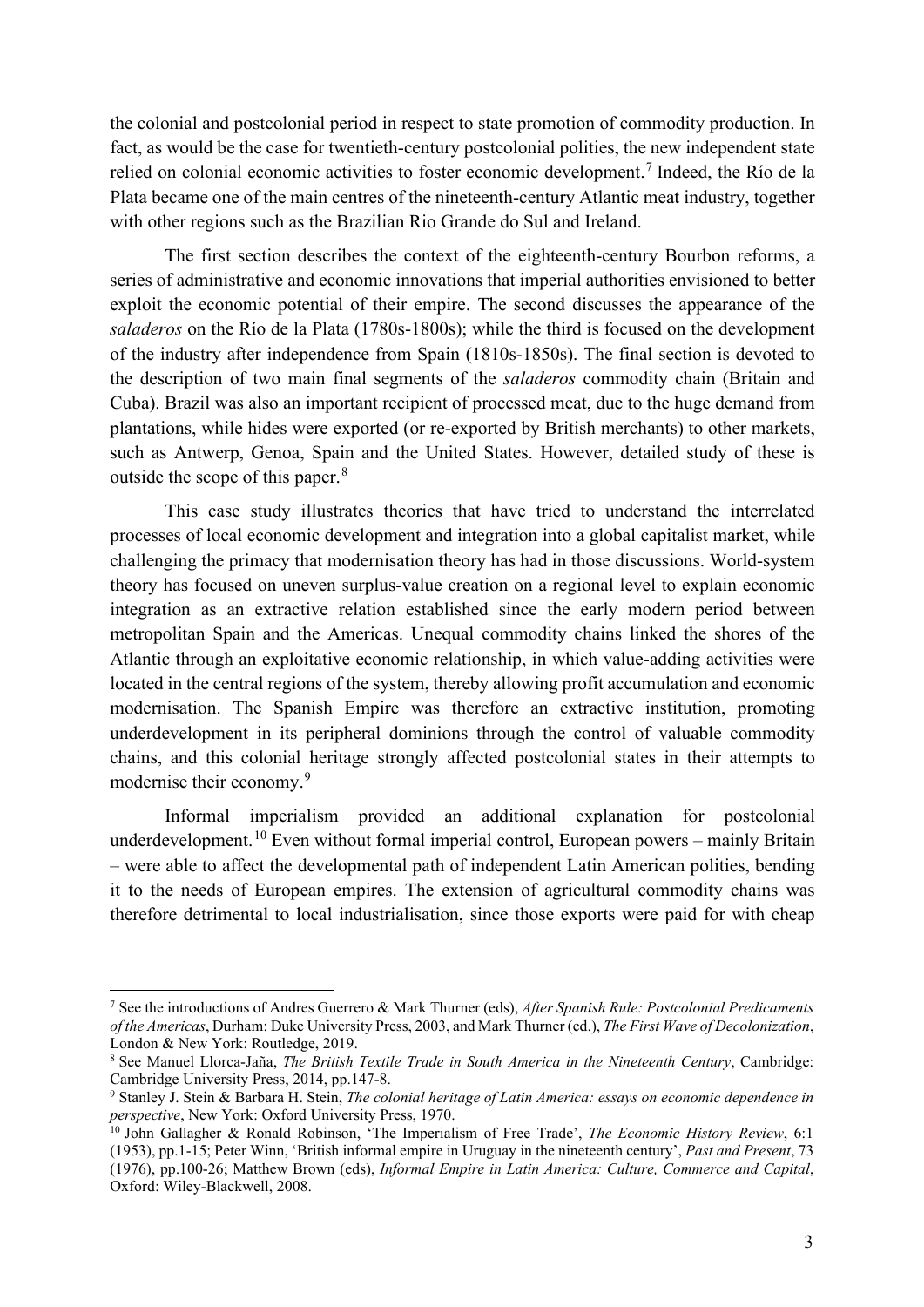European manufactured goods. Political independence did not bring economic independence, but a new kind of extractive relationship.

The underlying assumption of these theories was that external political powers hindered the process of local economic modernisation (first Spain and later Britain). However, the modernisation theory framework impeded a focus on the local processes of economic change fuelled by the deeper integration with the global capitalist market, as well as local ideas that supported this path of economic development. While the power relations between Latin America and Europe were unevenly balanced in favour of the latter, it is nonetheless important to highlight the local agency in the process of economic change fuelled by the gradual extension of the commodity form – a local agency that nevertheless included forms of violent dispossession, social exploitation and natural resource extraction.

Recently, the concept of commodity chain has focused less on the assessment of uneven production of value than on a micro-analysis of the wider social consequences this economic social relationship has had on the different actors forming the chain.<sup>[11](#page-3-0)</sup> The inclusion of an ecological perspective into world-system analysis was another beneficial addition to this field: the concept of commodity frontiers shed new light on the intended and unintended consequences that extractive economic activities had on the natural environment, focusing on the social transformations that economic growth fuelled in the countryside.<sup>[12](#page-3-1)</sup> In this way, it is possible to dethrone the central role that traditional industrialisation has always had in the studies of modern economic development, in favour of an assessment of the transformative role that trade could have on local rural and social landscapes.

The concept of commercial capitalism opens the possibility to highlight the (public and private) agency involved in the creation of commodity chains and their management, as well as the global scope of capitalism, intended as its ability to connect different and far-flung modes of production and labour regimes for the sake of increasing profit accumulation.[13](#page-3-2) Commercial capital is not considered a subordinate to industrial capital, it is rather understood as an active agent in "concentrating and rationalizing production", in gaining state support for commodity production, and in managing the vertical integration of commodity chains.[14](#page-3-3)

Indeed, commercial capitalism enables the integration of diverse historical experiences into a theoretical whole, and the dismissal of industrialisation as the main requirement of capitalism responds to the necessity of avoiding narratives based on success and failure.<sup>[15](#page-3-4)</sup> Furthermore, it allows a deeper reflection on the very word 'industrialisation', given that many processes of commodity processing had a transformative social role similar to 'traditional' industrialisation – processes that were often dislocated in non-European areas.

<span id="page-3-0"></span><sup>&</sup>lt;sup>11</sup> Steven Topik et al. (eds.), *From Silver to Cocaine. Latin American Commodity Chains and the Building of the World Economy, 1500-2000, Durham: Duke University Press, 2006.* 

<span id="page-3-1"></span><sup>&</sup>lt;sup>12</sup> Jason Moore, *Capitalism in the Web of Life. Ecology and the Accumulation of Capital, London: Verso Books,* 2016; Sven Beckert et al., 'Commodity frontiers and the transformation of the global countryside: a research agenda', Journal of Global History, 16:3 (2021), pp.1-16.

<span id="page-3-2"></span><sup>&</sup>lt;sup>13</sup> Jairus Banaji, *A Brief History of Commercial Capitalism*, Chicago: Haymarket Books, 2020.<br><sup>14</sup> Georges Lefebvre quoted in Banaji (2020), p.16.<br><sup>15</sup> Andrew David Edwards et al., 'Capitalism in Global History', *Past* 

<span id="page-3-3"></span>

<span id="page-3-4"></span>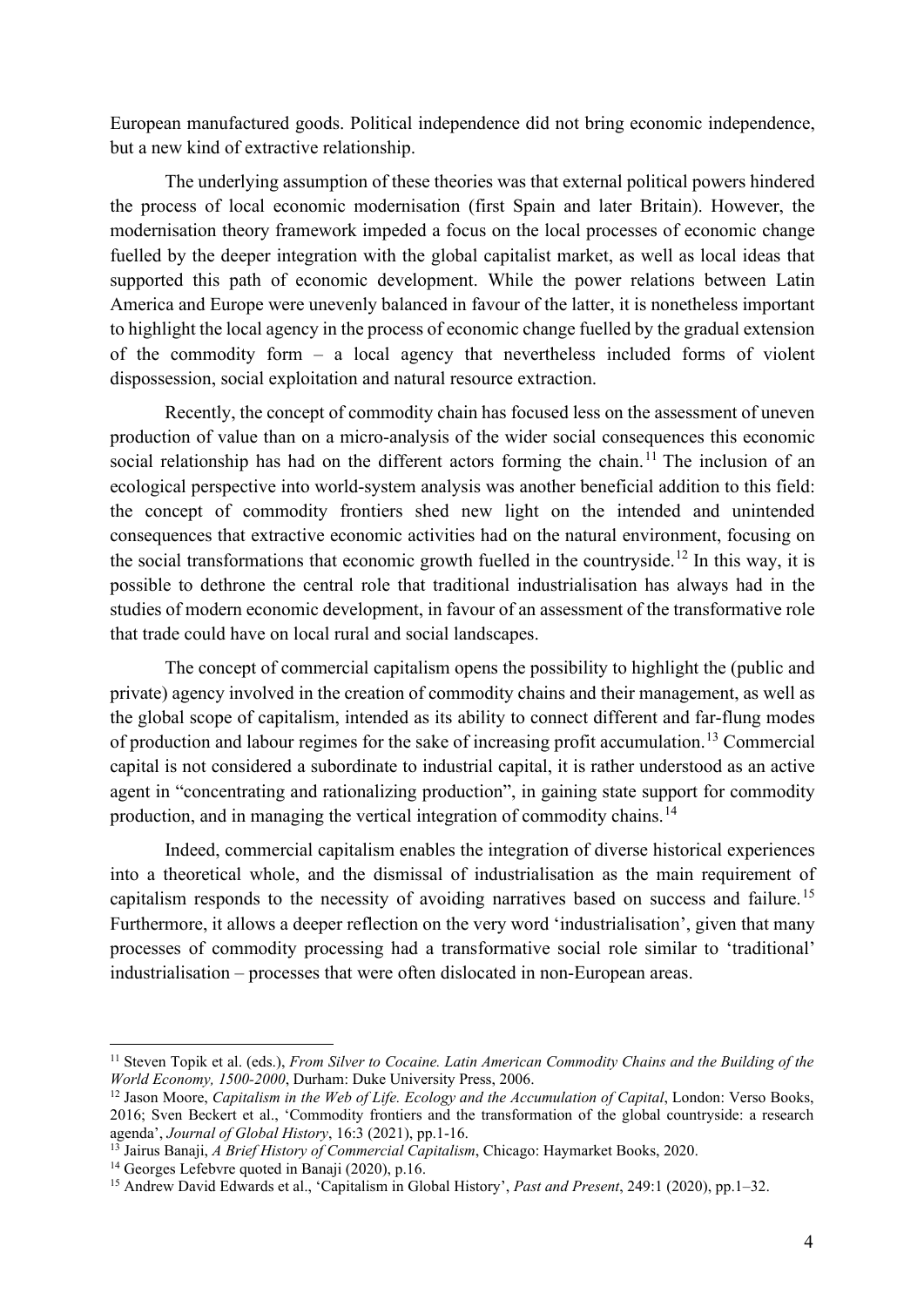Finally, the concept links together multiple political regimes, both imperial and postimperial. In fact, the attempt to integrate and control commodity chains for the sake of (private and public) profit was a concern shared by different political regimes, under the aegis of commercial capitalism. Empires tried to integrate and exploit commodity chains through specific means such as monopolies or chartered companies. These economic institutions were inherited, refused or adapted by nation states. The history of the *saladeros* of the Río de la Plata is taken as an example of the process of global capitalist market integration driven by public and private attempts to create commodity chains through the extension of commodity frontiers. Moreover, this paper contributes to recent literature in social and economic history, which has unquestionably proven that the Río de la Plata (and especially the province of Buenos Aires) experienced a process of economic growth from the late colonial time well into the nineteenth century.[16](#page-4-0) The qualitative perspective on the *saladeros* commodity chains that is employed will place this literature in a wider Atlantic framework, highlighting the local specificities of the global process of capitalist markets integration.

#### **Imperial attempts at economic reform in the Atlantic context**

The debate over Ibero-American economic performance between the end of imperial rule and the age of independence touches upon a wider discussion over the backward or modern character of Iberian economies, and therefore the ability of Spanish rule to reform the economic system of its overseas territories. For instance, Zacharias Moutoukias has noted that late eighteenth-century economic growth was little affected by the Bourbon reforms, insofar as the political economy on which it was based was the same that characterised the Río de la Plata during the colonial age: silver export to overseas territories alongside the structuring of internal markets for local products.<sup>[17](#page-4-1)</sup> The structural continuity between the seventeenth and eighteenth centuries meant that Bourbon monarchs did not want to liberalise economic regulation, but just sought to establish a more rational and centralised system of financial control.

However, recent studies have reassessed the role of the Bourbon reforms, which are now considered as an attempt to establish a more sustained commercial integration between the different constituencies of the Iberian monarchy.<sup>[18](#page-4-2)</sup> Indeed, reform plans were a shared concern in the wider context of the Atlantic imperial world, where projects of administrative reforms and improvement of economic extractivism were also discussed by British, French, Portuguese and Dutch authorities.<sup>[19](#page-4-3)</sup> Especially after the Seven Years War (1756-1763), it was evident that empires should be reformed because of their increasing defensive costs, and this military

<span id="page-4-0"></span><sup>16</sup> Raul Fradkin et al. (eds.), *En busca de un tiempo perdido. La economía de Buenos Aires en el país de la abundancia 1750-1869*, Buenos Aires, Prometeo Libros, 2008. 17 Zacharias Moutoukias, 'El crecimiento en una economía colonial de antiguo régimen. Reformismo y sector

<span id="page-4-1"></span>externo en el Río de la Plata (1760-1796)', *Arquivos do Centro Cultural Calouste Gulbenkian*, 34 (1995), pp.771- 813.

<span id="page-4-2"></span><sup>&</sup>lt;sup>18</sup> Jeremy Adelman, *Sovereignty and Revolution in the Iberian Atlantic*, Princeton: Princeton University Press, 2006.

<span id="page-4-3"></span><sup>19</sup> Federica Morelli, 'La redefinición de las relaciones imperiales: en torno a la relación reformas dieciochescas/independencia en América', *Nuevo Mundo Mundos Nuevos*, 8 (2008); Sophus Reinert & Steven Kaplan (eds.), *The Economic Turn: Recasting Political Economy in Enlightenment Europe*, London: Anthem Press, 2019.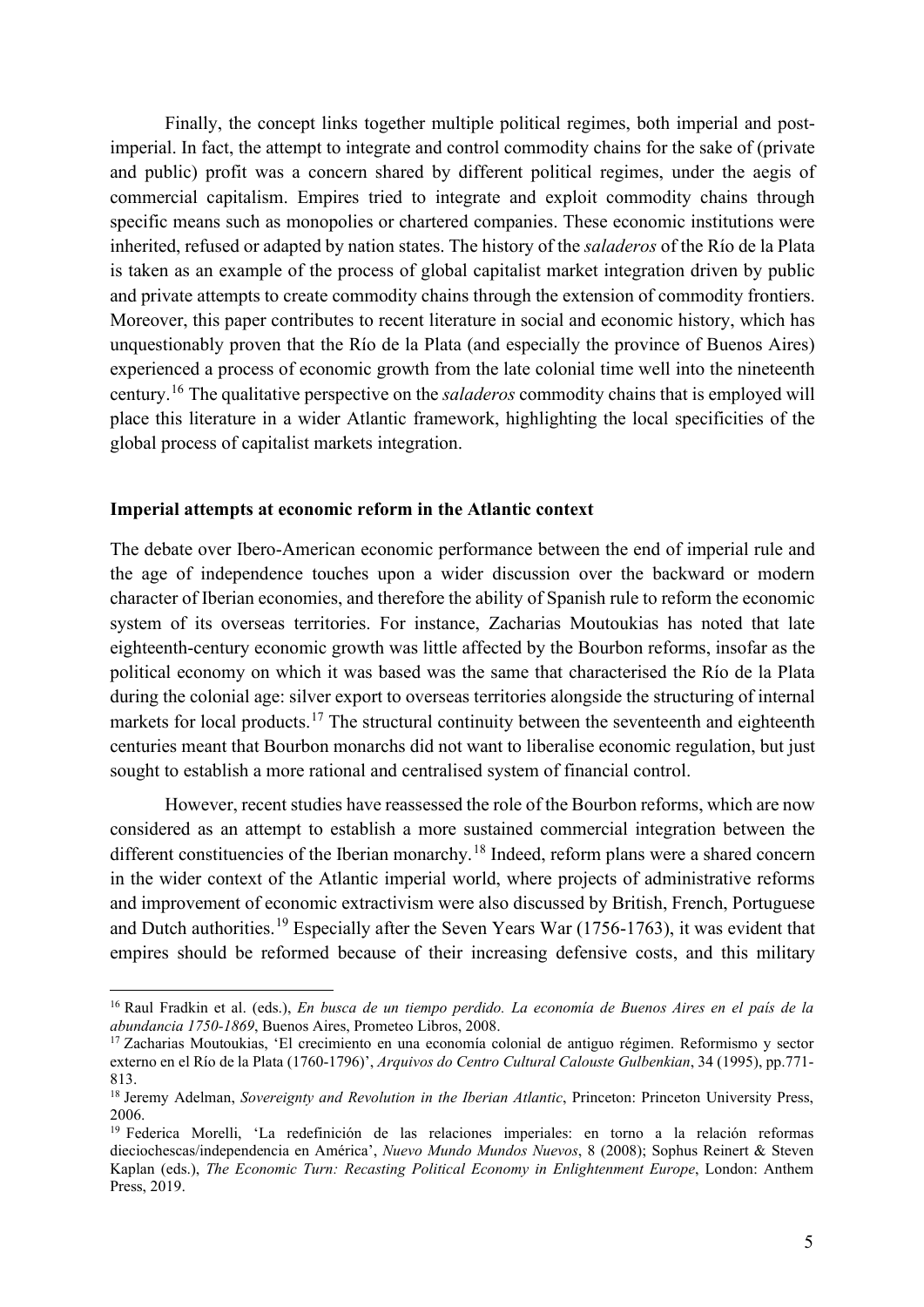exigency brought with it discussions about the political and constitutional framework of overseas territories. Indeed, Ibero-America experienced a general economic efflorescence during the eighteenth century, thanks to reforms that stimulated a revival of silver extraction (price subsidies for necessary inputs – mercury and gunpowder; harsher enforcement of coerced labour), an increase in slave imports to provide manpower, and the concurrent explosion of European demand for tropical goods and raw materials.<sup>[20](#page-5-0)</sup> Indeed, the Spanish monarchy is now considered a "stakeholder empire" rather than a predatory state, thanks to a better assessment of the fiscal redistributive machine that sustained it, as well as a nuanced consideration of the relationship between political authority and commercial elites. $21$ 

Recently, Gelman and Moraes have offered a new assessment of the impact of the reforms on Río de la Plata economic development during the eighteenth and early nineteenth centuries. If that was a period of overall economic growth stimulated by the Atlantic conjuncture, the reforms were important in the revival of mining, the increase in trade and in channelling considerable financial transfers from Potosí to Buenos Aires. [22](#page-5-2) The Bourbon decision to move the centre of gravity of the Potosí silver economy from Lima to Buenos Aires was thus a fundamental economic stimulus for the capital of the newly created Viceroyalty of the Río de la Plata (1776). In fact, the imperial fiscal system relied on silver: managed locally, it was based on indirect taxes on trade and consumption, and on transfers (*situados*) between different but cooperative treasuries (*cajas).* Therefore, the volume of trade directly affected the volume of fiscal revenues, and the silver economy generated lucrative markets in foodstuff and commodities to sustain it.<sup>[23](#page-5-3)</sup>

As a result, the population of Buenos Aires grew from 37,130 to 72,168 between 1778 and 1810, while that of Montevideo increased from 2,720 to 12,472. [24](#page-5-4) The commercialisation of the countryside responded to the exigencies of the process of urbanisation, as well as to the Atlantic demand for commodities. In fact, the progressive liberalisation of commercial legislation expanded the overseas markets available to Buenos Aires merchants and producers. Legal trade was established with other Spanish American ports (1778), and the activities of smugglers (from time to time sanctioned by special royal permissions) continued to link Buenos Aires with the other empires of the Atlantic. Alongside silver, increasing quantities of hides were traded, given the wide availability of cattle and horses in the countryside (See Appendix

<span id="page-5-0"></span><sup>&</sup>lt;sup>20</sup> Jorge Gelman, 'Los cambios en la economía atlántica entre los siglos XVIII y XIX. Desarrollo capitalista, globalización y desigualdad en América Latina', Nuevo Mundo Mundos Nuevo (2014).

<span id="page-5-1"></span><sup>&</sup>lt;sup>21</sup> Regina Grafe & Alejandra M. Irigoin, 'A stakeholder empire: the political economy of Spanish imperial rule in America', *The Economic History Review*, 65:2 (2012), pp.609-51. The implication of this argument for Spanish American independences are found in Regina Grafe & Alejandra M. Irigoin, 'The Spanish Empire and its legacy: fiscal redistribution and political conflict in colonial and post-colonial Spanish America', *Journal of Global History*, 1:2 (2006), pp.241-67.

<span id="page-5-2"></span><sup>22</sup> Jorge Gelman & María Inés Moraes, 'Las reformas borbónicas y las economías rioplatenses: cambio y continuidad', in Jorge Gelman et al. (eds), *Iberoamérica y España antes de las independencias, 1700-1820: crecimiento, reformas y crisis*, México: Instituto de Investigaciones Dr José María Luis Mora/El Colegio de México, 2015, pp.31-74.<br><sup>23</sup> Carlos Sempat Assadourian, *El sistema de la economía colonial: el mercado interior, regiones y espacio* 

<span id="page-5-3"></span>*económico*, México: Editorial Nueva Imagen, 1983. 24 Gelman & Moraes (2015), p.67.

<span id="page-5-4"></span>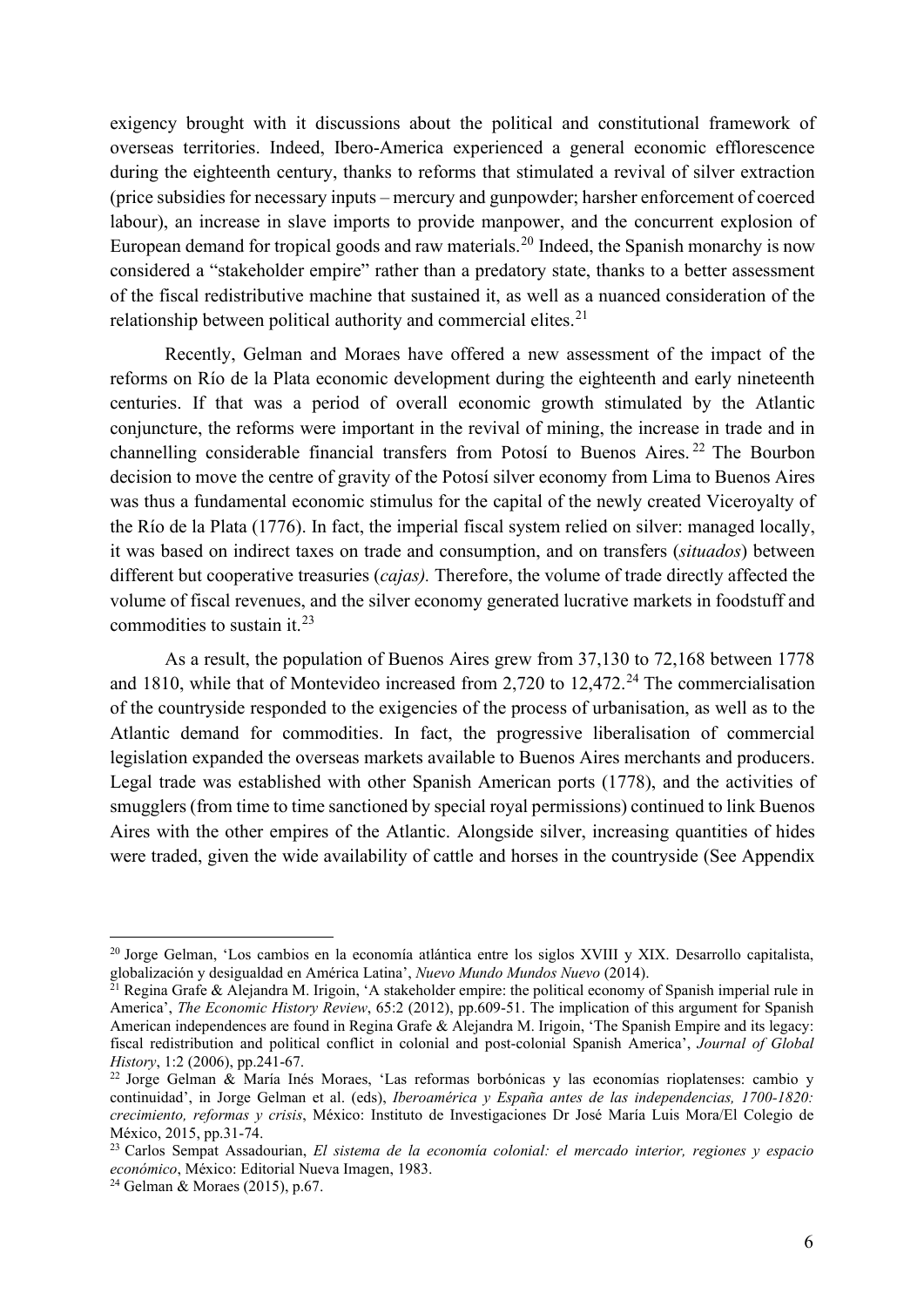Table 1).<sup>[25](#page-6-0)</sup> As large herbivores and carnivores were absent, the Pampas had been "the ideal territory for the spontaneous reproduction of European cattle" since its first introduction in the sixteenth century.[26](#page-6-1) Soon *vaquerias*, spontaneous herds of wild cattle, were formed, which provided an easy meat recourse for European and indigenous communities. The economic expansion of the eighteenth century accelerated the gradual disappearance of the *vaquerias*. External and urban demands coupled with profit-oriented rationalisation of productive activities increased the number of *estancias* – smaller or larger estates dedicated to the breeding of cattle, horses and sheep in the Pampas.<sup>[27](#page-6-2)</sup>

Even if cattle meat was not regularly exploited economically before the late eighteenth century, it was the basic staple food of the population. Indeed, in order to maintain a regular urban meat supply, a 1775 reform created three urban stockyards, where public authorities supervised the meat trade. Here, an inspector verified that the cattle introduced displayed a registered brand mark, and he implemented the local government's decision regarding the number of heads to be slaughtered and the prices of cattle and meat.<sup>[28](#page-6-3)</sup> While during colonial time one person was in charge of urban provision, the reform liberalised this market, where many producers or brokers were in competition under a system of fixed consumer prices. The increasing amount of meat needed by the urban stockyards fuelled labour specialisation, signalled by the appearance of the *corraleos* – brokers who bought cattle from the bigger or smaller producers in the countryside and drove it to the city. The circuits of trade grew in complexity, as the *corraleos* were usually linked to merchants who advanced cash for the purchase of cattle in exchange for hides. Commercial capital was the lifeblood of this economic environment, where different actors (merchants, brokers, producers) could try to profit from economic opportunities under a system of regulated competition.

#### **The development of** *saladeros* **in the colonial era**

The intertwining of state intervention and commercial capital was evident since the very beginning of the history of *saladeros*, as imperial authority promoted the activity in different ways. In 1776, José de Gálvez y Gallardo was appointed as *Ministro de Indias*, and he supported the establishment of the meat industry in the Río de la Plata, relying on a plan that was sent to the king by Antonio Josef del Castillo in  $1771<sup>29</sup>$  $1771<sup>29</sup>$  $1771<sup>29</sup>$  He solicited the Buenos Aires governor to sponsor this economic activity, and the latter gathered a *junta* of landholders to discuss what were the industry's requirements. The project was intended to provision the Real Armada with

<span id="page-6-0"></span><sup>25</sup> Miguel A. Rosal & Roberto Schmit, 'Del reformismo colonial borbónico al librecomercio: las exportaciones pecuarias del Río de la Plata (1768-1854)', *Boletín del Instituto de Historia Argentina y Americana Emilio Ravignani*, 20 (1999), p.77.

<span id="page-6-1"></span><sup>26</sup> Osvaldo Barsky & Jorge Gelman, *Historia del agro argentino. Desde la conquista hasta fines del siglo XX*, Buenos Aires: Grijalbo Mondadori, 2001, p.34.

<span id="page-6-2"></span><sup>27</sup> Samuel Amaral, *The rise of capitalism on the pampas: The estancias of Buenos Aires, 1785-1870*, Cambridge: Cambridge University Press, 1998.

<span id="page-6-3"></span><sup>28</sup> Juan Gabriel Flores, 'Hacendados, Cabildo y "corraleros". El acceso de los hacendados al abasto de carne a partir del estudio de dos estancias de la campaña sur de Buenos Aires. (1785-1809)', *Sociedades Precapitalistas*, 4:1 (2014). 29 Alfredo J. Montoya, *Historia de los saladeros argentinos*, Buenos Aires: Editorial Raigal, 1956, pp.14-15.

<span id="page-6-4"></span>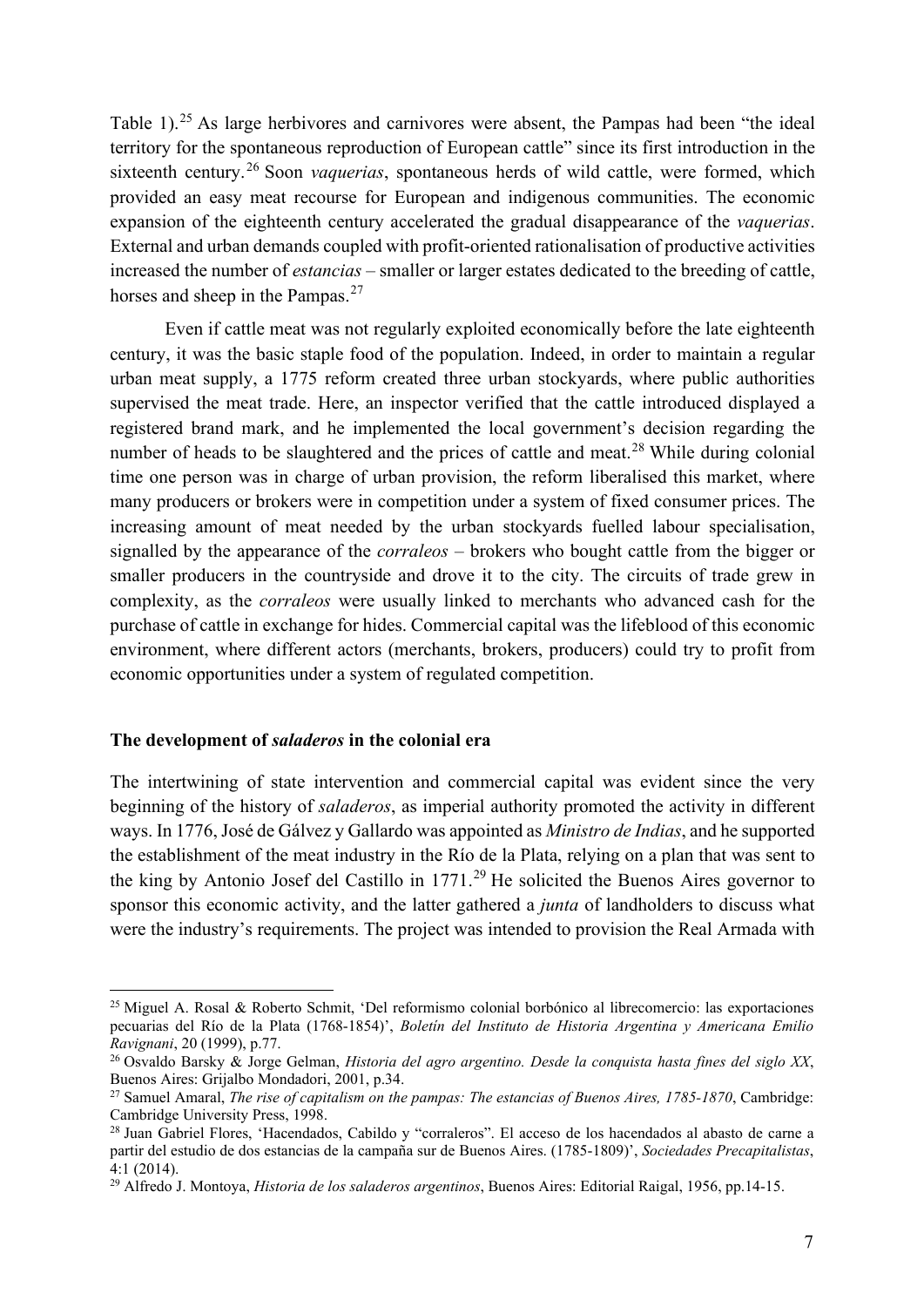salted meat.<sup>[30](#page-7-0)</sup> Viceroy Juan Jose Vertiz de Salcedo agreed that "nothing could give more growth incentive to that province than the salting of meats", given the availability of cattle and salt. $31$ The industry would exploit the meat that was wasted in the countryside because animals were slaughtered for their hides rather than flesh. The economic benefits included the reliance on a 'national industry' for military provision, instead of buying products from foreigners.

Metropolitan authorities, local ministers and the local Buenos Aires government (formed mainly by local merchants) discussed the opportunity to establish a chartered company for meat production and trade, but finally local interests opposed this option. Finally, a *Compañía Marítima* was established by Carlos IV in 1789. It was created to foster and integrate fishing and the fish-salting industries of the royal domain, and it was also granted the rights to create and manage salting-meat plants, "to incite this Branch of the National Industry". [32](#page-7-2) However, it does not seem that it carried out successful operations in the Río de la Plata.

Summing up government attitude toward industrial interventionism, Governor Marques de Loreto noted in 1789 that "the main incitement of things, lies in providing them".<sup>[33](#page-7-3)</sup> In 1782, the government of Buenos Aires was planning an expedition to the Salinas Grandes, south-west of Buenos Aires. However, in his 1784 report to Marques de Loreto, Francisco de Viedma noted that the newly established city of Carmen de Patagones (on the Patagonian coast) could become a secure supplier of salt to Buenos Aires and Montevideo, because "its abundance renders it convenient for salting meat, thus exploiting the economic potential of the meat that now lies wasted in the countryside".<sup>[34](#page-7-4)</sup> Given the difficulties involved in organising the expedition to Salinas Grandes, Marques of Loreto granted to every individual the right to extract salt from Patagonia, to cope with the scarcity in the city.<sup>[35](#page-7-5)</sup> The expedition to Salinas Grandes occurred in 1790-91, and the salt was then sold at a fixed price to "*pulperos* selling salt and bakers who supply this town".<sup>[36](#page-7-6)</sup> However, salt remained a concern for the government: producers asked the Virrey to organise another expedition in 1800, and Viceroy Liniers tried to establish a contract for salt provision with the Indian Pehuenches and Ranqueles in 1809.<sup>[37](#page-7-7)</sup> Besides the

<span id="page-7-0"></span><sup>30</sup> See Ricardo Levene, *Investigaciones acerca de la historia económica del Virreinato del Plata*, Vol. 2, Buenos Aires: Librería El Ateneo Editorial, 1952, pp.84-8.<br><sup>31</sup> Sigfrido A. Radaelli, *Memorias de los virreyes del Río de la Plata*, Buenos Aires: Bajel, 1945, p.136.

<span id="page-7-1"></span>

<span id="page-7-2"></span><sup>&</sup>lt;sup>32</sup> Real Cédula erigiendo la Real Compañía Marítima, 19 de septiembre de 1789, in Facultad de Filosofía y Letras, Documentos para la Historia Argentina. Tomo IV. Comercio de Indias, Comercio Libre (1778-1791) Buenos Aires: Compañía Sud-Americana de Billetes de Banco, 1915, p.412.

<span id="page-7-4"></span><span id="page-7-3"></span> $33$  Radaelli (1945), p.240.<br><sup>34</sup> De Viedma reported from a mission to Patagonia that was ordered by Viceroy Vertiz. Francisco de Viedma, 'Memoria dirigida al Señor Marqués de Loreto…', in *Colección de obras y documentos relativos a la historia antigua y moderna de las Provincias del Río de la Plata*, Tomo III, Buenos Aires: Editorial Plus Ultra, 1969,

<span id="page-7-5"></span><sup>&</sup>lt;sup>35</sup> Decreto del virrey para que se remedie la escasez de sal con lo que se traiga del Rio Negro, mientras no se realiza la expedición a Salinas, 21 de noviembre de 1783, in Juan Agustin Garcia (ed.), *Documentos para la historia argentina. Tomo IV. Abastos de la ciudad y campaña de Buenos Aires (1773-1809)*, Buenos Aires: Compañía sudamericana de billetes de banco, 1914, pp.398-9.

<span id="page-7-6"></span><sup>36</sup> Oficio del Cabildo sobre distribución de sal a los que abastecen de este artículo y utilización de su producto, in García (1914), p.424.

<span id="page-7-7"></span><sup>37</sup> Oficio y Bando sobre la necesidad de realizar una nueva expedición a las Salinas por la circunstancias especiales que se exponen, 29 de julio de 1800, and Expediente obrado a fin de encargar a los caciques pehuenches y ranqueles el abasto de sal de Buenos Aires 2 de junio de 1809, in García (1914), pp.442 & 447.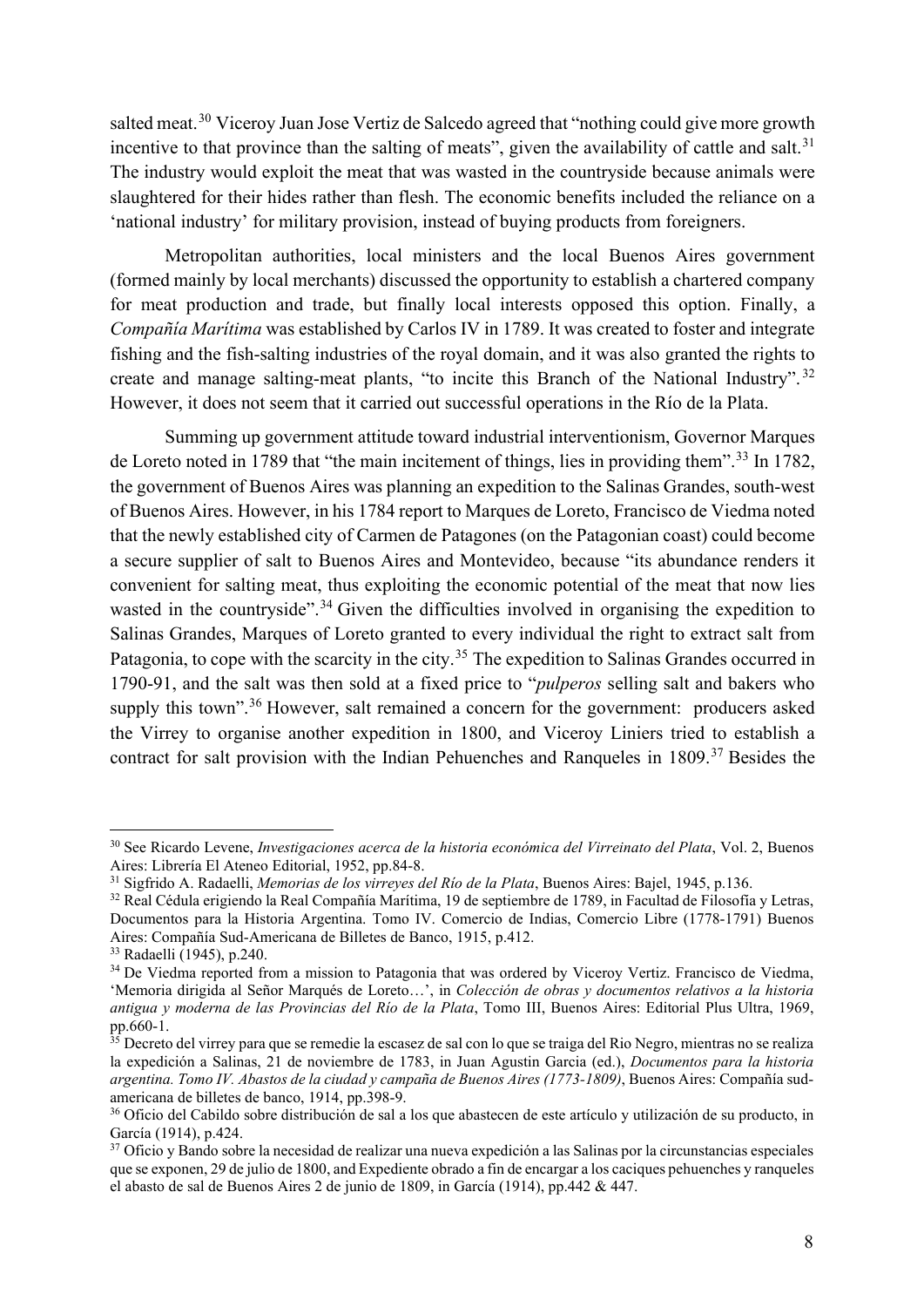provision of salt, the imperial government repealed duties on meat export in 1780, and renewed the repeal every ten years.

In his report, de Viedma cited the activities of Francisco Medina in Patagonia as a virtuous example of economic entrepreneurship. Medina, a prominent character of Río de la Plata's economic life, arrived in America from Spain in 1770, and he established a warehouse in Montevideo between 1771 and 1773.<sup>[38](#page-8-0)</sup> He then moved to other activities among which were whale fishing and supply provisioning for the Spanish army. In June 1784, he proposed to the government the establishment of a *saladero.* He offered to ship to Spain 8,000 quintals of salted meat over four years and to teach salting techniques to everyone that might be interested in it. In exchange for this service, he asked for the sale of the *estancia* 'Don Carlos', a large estate between Montevideo and Colonia del Sacramento. The project was partly accepted (although he was not permitted to buy the desired *estancia*, and was instead offered the let on another, 'La Colla'), and the resulting salting plant comprised a country house, ranches, sheds, corrals, the factories for salting and several warehouses on a huge area. In 1788 the *estancia* owned 25,000 head of cattle, 2,000 horses and 100 oxen. Besides labourers, foremen and other skilled workers, seventeen slaves worked in the plant. Medina also owned the ships needed to carry the trade and to organise expeditions to the salt marshes of Carmen de Patagones, having signed a contract in 1785 for the provisioning of salt to Buenos Aires.<sup>[39](#page-8-1)</sup>

The government met the increasing demand for workers with the sanctioning of legal slave trade in the region and the introduction of the first vagrancy laws. <sup>[40](#page-8-2)</sup> While the criminalisation of lazy and vagabond population had been enacted since the early eighteenth century, the compulsion to work was introduced as punishment between the 1780s and 90s (forcing participation in the harvest or in military service), and non-proprietors were obliged to carry a work permit obtained by their employer. $41$ 

The *saladero* produced salted meat and jerked meat (*tasajo*), and it processed other derivatives such as hides (used in the leather industry), and tallow and sebum (used in the candle and soap industry).<sup>[42](#page-8-4)</sup> The production of salted meat involved cutting it into chunks and soaking it in brine for one month. After that, it was packed in barrels consisting of one layer of meat and one of brine. Jerked meat was different: the meat was cut into wide and thin strips, which were placed over a hide and covered with a thin layer of salt. Different layers were stacked up, left in the sun for several days, squeezed and then packed. Meat production was a seasonal activity, as it took place between November and March, when more meat could be obtained from the animals and the climate was colder. Carlo Wedovoy noted how jerked meat production did not

<span id="page-8-0"></span><sup>38</sup> Alfredo J. Montoya, *Como evolucionó la ganadería en la época del Virreinato*, Buenos Aires: Plus Ultra, 1984, pp.109-53.

<span id="page-8-1"></span> $39$  See Enrique Wedovoy, 'Burguesía comercial y desarrollo económico nacional: examen del problema a la luz de la historia ganaderil: 1770-1837', *Humanidades*, 35 (1960), p.74.

<span id="page-8-2"></span><sup>&</sup>lt;sup>40</sup> See Alex Borucki, *From Shipmates to Soldiers: Emerging Black Identities in the Rio de la Plata*, Albuquerque: University of New Mexico Press, 2015, Chapter 1.

<span id="page-8-3"></span><sup>41</sup> Fabián Alonso et al., 'Los vagos de la campaña bonaerense. La construcción histórica de una figura delictiva (1730-1830)', *Prohistoria: historia, políticas de la historia*, 5 (2001), pp.171-202.

<span id="page-8-4"></span><sup>42</sup> Montoya (1956), pp.23-8.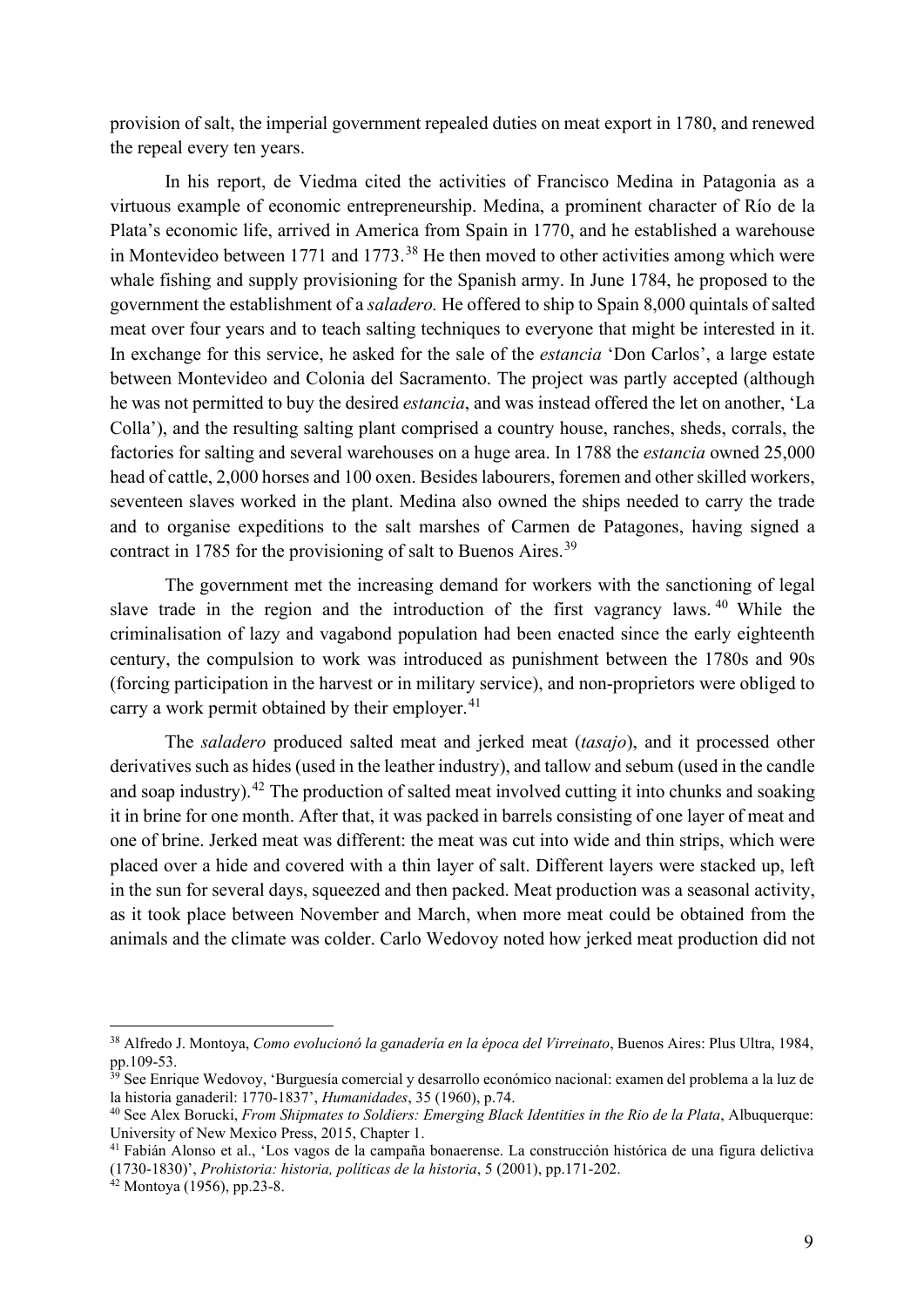need any costly or particular inputs (besides salt), while salted meat required a dedicated space for brining, as well as barrels for the packaging.  $43$ 

After the sudden death of Medina in 1788, the *estancia* La Colla and its *saladero* returned to the state. In 1792, it was rented to Tomás Antonio Romero (one of the most powerful merchants of Buenos Aires, and a prominent slave trader), who entrusted Manuel José de Lavardén with its management.<sup>[44](#page-9-1)</sup> Familiar with enlightenment economic literature, he envisioned plans to expand the scale of operations in La Colla, thanks to butter and soap production. He was also the first to introduce Merino sheep in the region. Nevertheless, salted meat remained the principal activities of La Colla, as signalled by a contract with the Spanish government for providing over five years 4,000 quintals of salted meat annually to the arsenals of Cadiz and El Ferrol.<sup>[45](#page-9-2)</sup>

In 1802, there were thirty *saladeros* in the Banda Oriental (contemporary Uruguay), whose development was strongly influenced by the demand of the slave economies of Brazil and Cuba, as well as for the provision of the Real Armada and of the ships passing through Montevideo and Buenos Aires.[46](#page-9-3) The absence of *saladeros* in colonial Buenos Aires was due to a high number of droughts, an excessive price of cattle and the constant danger of Indian raids in the Pampas.<sup>[47](#page-9-4)</sup> The establishment of the salting industry was an integral part of the imperial project to enhance the economic profitability of the region. Local elites were actively involved in envisioning those projects, and their opinion was taken into account as the refusal of the chartered company testifies. Prominent economic actors took advantage of government sponsorship, and they were used by the government to foster the plans for economic improvement. However, the industrial concentration of La Colla was more an exemption rather than a rule.

Jerked meat production was mostly scattered in the countryside, and this responded to various state concerns. Felix de Azara noted how the expansion of the commodity frontiers through the foundation of cities could help to secure the frontier with the Portuguese empire, as well as to increase the wealth of the region and the revenues of the crown. A state-sponsored committee should supervise the project, drafting a manual to be distributed among the new settlers to teach them the best practices in rural industry and breeding, "inspired by the small *estancias* of Paraguay, which breed the most fat, subdue and tame cattle; they are run with less workers, and with half or even a quarter of horses. In addition, every *estancia* breeds sheep, and exploits all the meat, drying or salting it".<sup>[48](#page-9-5)</sup> The expansion of the commodity frontier in the colonial era was concentrated in the Banda Oriental, and considered as a way to tame Portuguese expansionism, as well as to enhance profitable commodity production.

<span id="page-9-0"></span><sup>43</sup> Wedovoy (1960).

<span id="page-9-1"></span><sup>44</sup> See Montoya (1984), pp.320-38.

<span id="page-9-2"></span><sup>45</sup> Montoya (1984), pp.253-8.

<span id="page-9-3"></span><sup>46</sup> Félix de Azara, 'Memoria sobre el estado rural del Río de la Plata en 1801', in Félix de Azara, *Memoria sobre el estado rural del Río de la Plata y otros informes*, Buenos Aires: Bajel, 1943, p.22.

<span id="page-9-5"></span><span id="page-9-4"></span><sup>47</sup> Montoya (1956), p.32. 48 Azara (1943), p.10; also Pedro Antonio Cerviño, in *Semanario de Agricultura, Industria y Comercio*, 18 April 1804.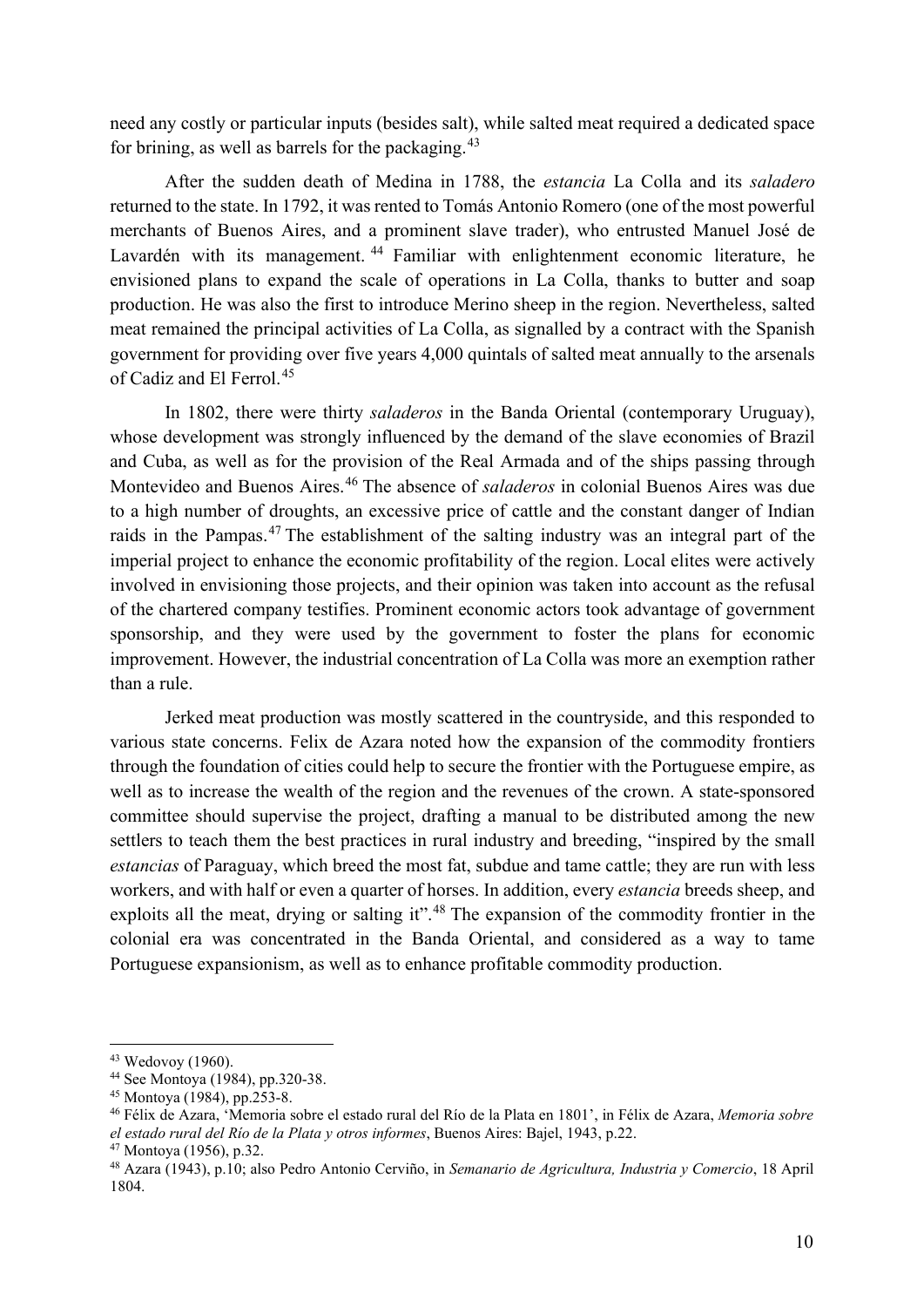Local merchant elites were trying to gain control of the commercialisation of rural meat production. In a 1794 petition, the proposal for the creation of a chartered company in charge of meat provision and commercialisation was put forward, a plan that was echoed in 1801.<sup>[49](#page-10-0)</sup> The company "should only be engaged in the maritime trade of the salted meats produced from cattle and pork, with the permission of trading it to all parts of the world [...] without intervening in any way in the manufacture of meat, because this should be peculiar to all the *hacendados* of the Province and other Neighbours.".<sup>[50](#page-10-1)</sup>

Salting-meat was part of the rural activities that should be encouraged, according to the editor of the *Semanario de Industria*. The Viceroyalty owned all the necessary raw materials, and the local production of salted meat could "wrestle [this trade] from the hands of the Northern Powers". [51](#page-10-2) The *Semanario* also provided useful knowledge for rural production, explaining different processing methods according to the final consumer, whether local (*para uso común*) or foreign (*para países cálidos y para la navegación*).<sup>[52](#page-10-3)</sup> Reformers were aware that their journals were not read in the rural areas, but they were pushing landowners and clerks to spread useful knowledge among the population.

The Río de la Plata was inhabited by a grid of smaller commodity producers in a highly commercialised countryside. In this economic environment, a pivotal actor were the *pulperos*, the owners of small grocery stores scattered throughout the countryside.[53](#page-10-4) The *pulperías* were linked with merchants in Montevideo or Buenos Aires, and their goal was to "commercially articulate a more or less defined rural space".<sup>[54](#page-10-5)</sup> This was the main market intermediary, insofar as it sustained the circuits of exchange: the *pulpero* received commodities from merchants (tobacco, *aguardiente*, salt, textiles, manufactured goods), collected commodities from peasants and mid-size *estancieros* (grain, hides, salted or jerked meat) and in addition offered credit and industrial inputs (salt) to small producers. The degree of market entanglement was overall very high for every inhabitant of the *pampa bonaerense*, as is signalled by the ratio of *pulpero* per inhabitant, the highest of Spanish America.<sup>[55](#page-10-6)</sup>

The meat commodity chain contributed to the higher commercialisation of the countryside of the Río de la Plata, initiated by urbanisation of Buenos Aires as a viceregal capital. Merchant capital contributed prominently to the political reforms, fostering economic improvement by financing the few meat-producing plants based on rationalisation and concentration of labour (the *estancia* La Colla being the most important) and trying to implement a putting-out system among the scattered meat producers in the countryside.<sup>[56](#page-10-7)</sup> The

<span id="page-10-1"></span><span id="page-10-0"></span><sup>49</sup> The petition is summarized in Wedovoy (1960), pp.89-93. 50 *Telégrafo mercantil, rural, político-económico e historiográfico del Río de la Plata*, 11 October 1801.

<span id="page-10-2"></span><sup>51</sup> *Semanario*, 6 October 1802.

<span id="page-10-3"></span><sup>52</sup> *Semanario*, 9 November 1803.

<span id="page-10-4"></span><sup>53</sup> See Daniel Alberto Virgili, 'Las esquinas de la pampa. Pulperos y pulperías en la frontera bonaerense (1788-1865)', in Carlos Mayo (ed.), *Vivir en la frontera. La casa, la dieta, la pulpería, la escuela (1770-1870)*, Buenos Aires: Editorial Biblos, 2000, pp.99-122.

<span id="page-10-5"></span><sup>&</sup>lt;sup>54</sup> Jorge Gelman, 'Los Caminos del Mercado: Campesinos, estancieros y pulperos en una región del Río de la Plata colonial', *Latin American Research Review*, 28:2 (1993), p.109.

<span id="page-10-6"></span><sup>&</sup>lt;sup>55</sup> Juliàn Carrera, 'Pulperías rurales bonaerenses a fines del siglo XVIII. Número, distribución y tipos', in Mayo (2000), pp.87-98.

<span id="page-10-7"></span><sup>56</sup> Nicolás Biangiardi, 'Más allá del saladero. Una mirada sobre la producción de carne salada en el Río de la Plata del siglo XVIII', *Folia Histórica del Nordeste*, 37 (2020), pp.87-106.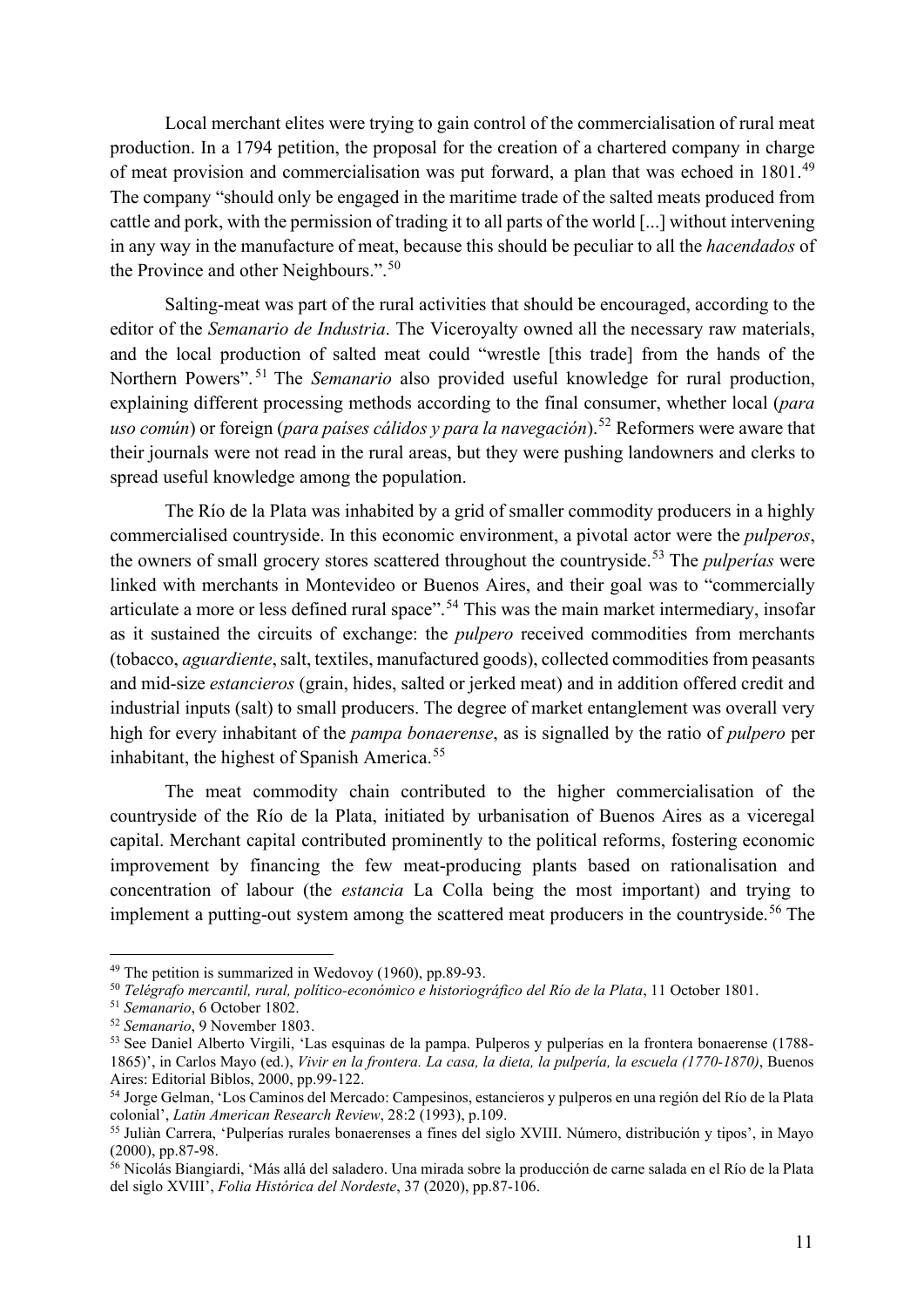proliferation of producers, intermediaries and merchants resulted in a competitive environment, in which every actor might find new commercial networks fairly easily in case of dissatisfaction.<sup>[57](#page-11-0)</sup>

Structural conditions favoured meat-industry expansion (see Appendix Table 2), as the Bourbon liberalisation of commercial regulation was followed after independence by the beginning of "massive price incentives for export-led growth", which lasted until the first decade of the twentieth century.<sup>[58](#page-11-1)</sup> Therefore, it can be argued that even if the basic logic of the colonial political economy was not altered by the Bourbon reforms, the stimulus for the economic development of the Viceroyalty of the Río de la Plata and the concomitant conjuncture in the Atlantic market resulted in the emergence of a commercialised countryside and of a new commodity chain based on a rational exploitation of natural resources: the saltedmeat industry. Imperial authorities backed the industry through patronage, tax exemptions, a chartered company and a more open commercial regulation.

#### **The** *saladeros* **in the age of independence**

The breakthrough of the independence wars disrupted the economic integration of the Río de la Plata, disconnecting Buenos Aires from the territories that were providing the bulk of its export trade: the Potosí silver mines and the Banda Oriental countryside. The local collapse of imperial rule following the French occupation of Spain (1808) ended the system of the *situados*, and it severely halted imperial trade. The first provisions of the *Primera Junta* of Buenos Aires, the political institution that assumed sovereignty after 25 May 1810, aimed at solving these economic issues: it promulgated a new commercial regulation (allowing trade with foreigners), it organised a military campaign to restore control over Potosí, and it commissioned a plan for the expansion and defence of the southern agricultural frontier.

Commercial reforms reflected Buenos Aires' need for new commercial partners: Spanish merchants could not guarantee the same volume of trade as in colonial times, and new legislation sanctioned them as foreign merchants in 1812, meaning that they had to pay more custom duties. Therefore, their place was rapidly taken by the British, thanks to their commercial capacities and the connections they already had in the region.<sup>[59](#page-11-2)</sup> Second, the loss of the Banda Oriental and of the Potosí silver (as the military campaign was not successful) urged Buenos Aires merchants to find new commodities to exchange. While the break-up of the colonial economy was a gradual process, the turbulence of the 1810s pushed entrepreneurs to diversify their activities. <sup>[60](#page-11-3)</sup> Therefore, local commercial elites invested heavily in the

<span id="page-11-1"></span><span id="page-11-0"></span> $57$  Gelman (1993).<br> $58$  Joseph A. Francis, 'Globalisation, the Terms of Trade, and Argentina's Expansion in the Long Nineteenth Century', *Journal of Latin American Studies*, 49:4 (2017), p.713.

<span id="page-11-2"></span><sup>59</sup> Javier Gerardo Kraselsky, 'Las corporaciones mercantiles y los comerciantes ingleses en el Río de la Plata Surgimiento, apogeo y declinación del Consulado de Buenos Aires, 1794-1821', *Varia historia*, 36:72 (2020), pp.639-78; Tulio Halperín Donghi, 'La Expansión Ganadera en la Campaña de Buenos Aires (1810-1852)', *Desarrollo Económico*, 3:1/2 (1963), pp.80-1.

<span id="page-11-3"></span><sup>60</sup> See Chapter 1 and Chapter 2, in Alejandra M.. Irigoin & Roberto Schmit (eds), *La desintegración de la economía colonial: comercio y moneda en el interior del espacio colonial (1800-1860)*, Buenos Aires: Editorial Biblos, 2003.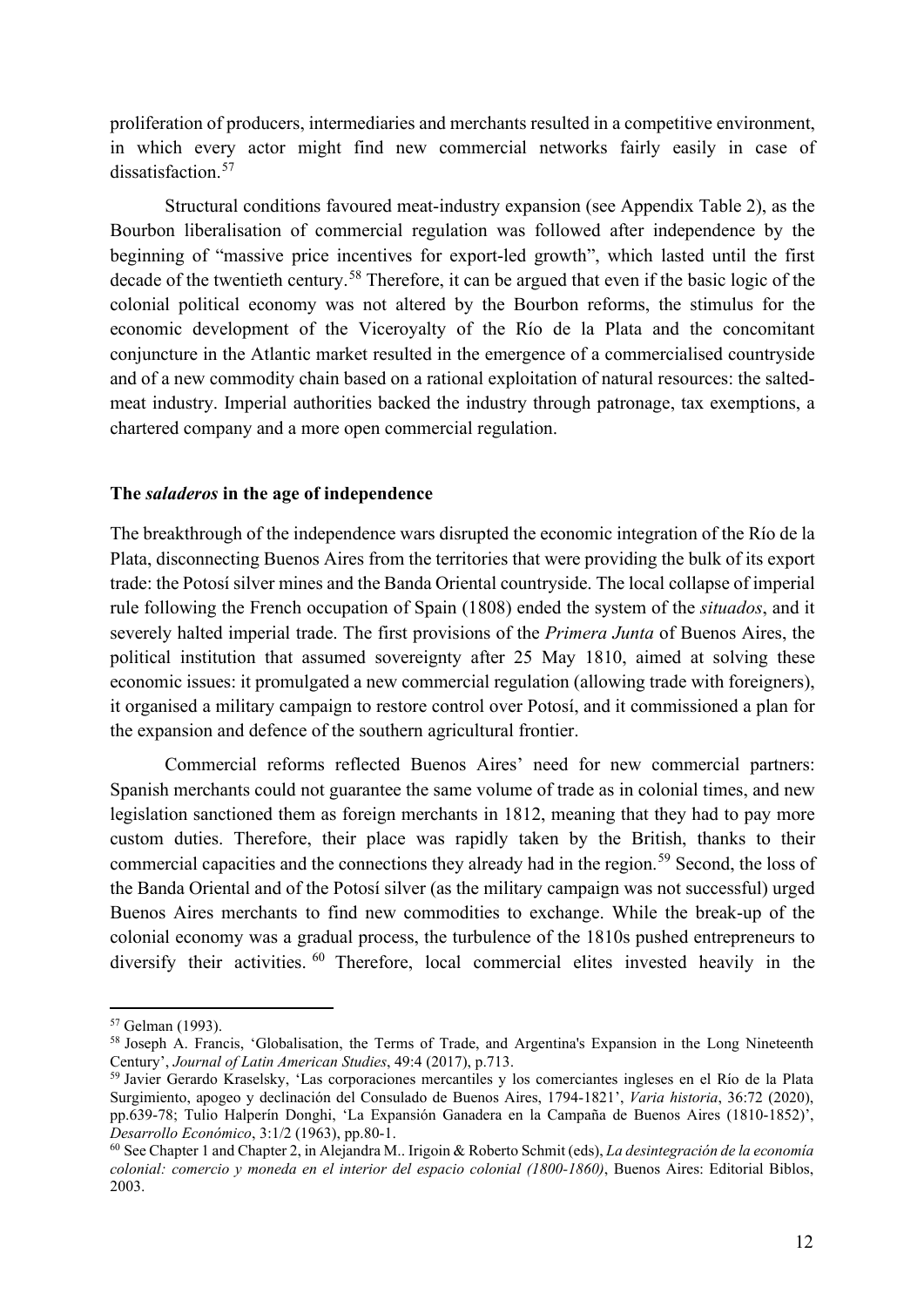countryside, as did the British merchants, in order to produce the commodities needed to pay for British imported products.[61](#page-12-0) In addition to that, Buenos Aires' *pampa* was shielded from war-related devastation, while the provinces of the Banda Oriental, Entre Ríos and Santa Fe had their agribusiness sector almost annihilated by a decade of internecine and external wars.<sup>[62](#page-12-1)</sup> Political and military contingencies accelerated the process of commodity-frontier expansion in the countryside of the province.

In June 1810, Pedro Andrés García was appointed to lead an expedition to Salinas Grandes in order to obtain salt and to collect information about the situation of the border forts and towns. García was an expert official who started his career in colonial times and counselled the Buenos Aires authorities about the best ways to colonise and govern the countryside throughout the 1810s. His plan included the creation of a new settlement in Salinas Grandes, as part of the establishment of a new frontier that would guarantee the productive settlements of the countryside and good neighbouring relationships based on mutual trade with the *indios*. [63](#page-12-2) This was the first comprehensive plan for southern frontier settlement, an issue that became urgent after the emancipation of the Banda Oriental from Buenos Aires' rule. Moreover, the expedition provisioned the city with salt.

The meat industry integrally contributed to Buenos Aires livestock expansion, and the new independent government backed foreign and local commercial capital in their investments. In 1810, the British merchants Robert Staples and John McNeil established the first *saladero* in Buenos Aires province in the *pueblo* of La Ensenada.<sup>[64](#page-12-3)</sup> In a petition to the government, McNeil noted that the decision to open the *saladero* was facilitated by the support they received from the *Primera Junta*, which secured them the necessary protection for this infant industry.<sup>[65](#page-12-4)</sup> In fact, export duties for meat-related commodities were repealed in 1812, together with import duties for the machinery and other factors of production (staves and hoops), "in the attempt to encourage the *saladeros*, as an industry of prime importance to the utility of the country".<sup>[66](#page-12-5)</sup>

In 1818, there were eight *saladeros* owned by locals, foreigners or associations of both, and the number increased to twenty in the period 1822-1825.<sup>[67](#page-12-6)</sup> However, the meat-industry boom experienced a severe backlash between 1817 and 1819, as two years of severe drought and the concurrent boom of salted meat production endangered urban meat provision. Governor Puyrredon stopped the activities of the *saladeros* after a petition of citizens that accused the meat industry of creating scarcity.[68](#page-12-7) This decision sparked a fierce debate between the different actors of the meat commodity chain (*saladeros*, big and small *hacendados*, stockyards

<span id="page-12-0"></span><sup>61</sup> Llorca-Jaña (2014), pp.141-84.

<span id="page-12-1"></span><sup>62</sup> Halperín Donghi (1963).

<span id="page-12-2"></span><sup>63</sup> Pedro Andrés García, 'Diario de un viaje a Salinas Grandes', in Pedro de Angelis, *Colección de obras y documentos relativos a la historia antigua y moderna de las Provincias del Río de la Plata*, Tomo IV, Buenos Aires: Editorial Plus Ultra, 1969, pp.239-392.

<span id="page-12-3"></span><sup>64</sup> For a nuanced description of the establishment of this saladero, see Deborah Besseghini, 'Irish Commercial Networks and British Influence on South American Independence, 1808-1822', in Declan M. Downey & Igor Pérez Tostado (eds), *Ireland and the Iberian Atlantic: Migration, Military and Material Culture*, Valencia:

<span id="page-12-4"></span>Albatros, 2020, pp.234-8<br><sup>65</sup> Montoya (1971), pp.135-41.

<span id="page-12-6"></span><span id="page-12-5"></span><sup>&</sup>lt;sup>66</sup> Gazeta ministerial del gobierno de Buenos Ayres, 6 November 1812.<br><sup>67</sup> Montoya (1956), pp.68-9.

<span id="page-12-7"></span> $68$  See Halperín Donghi (1963), pp.74-80.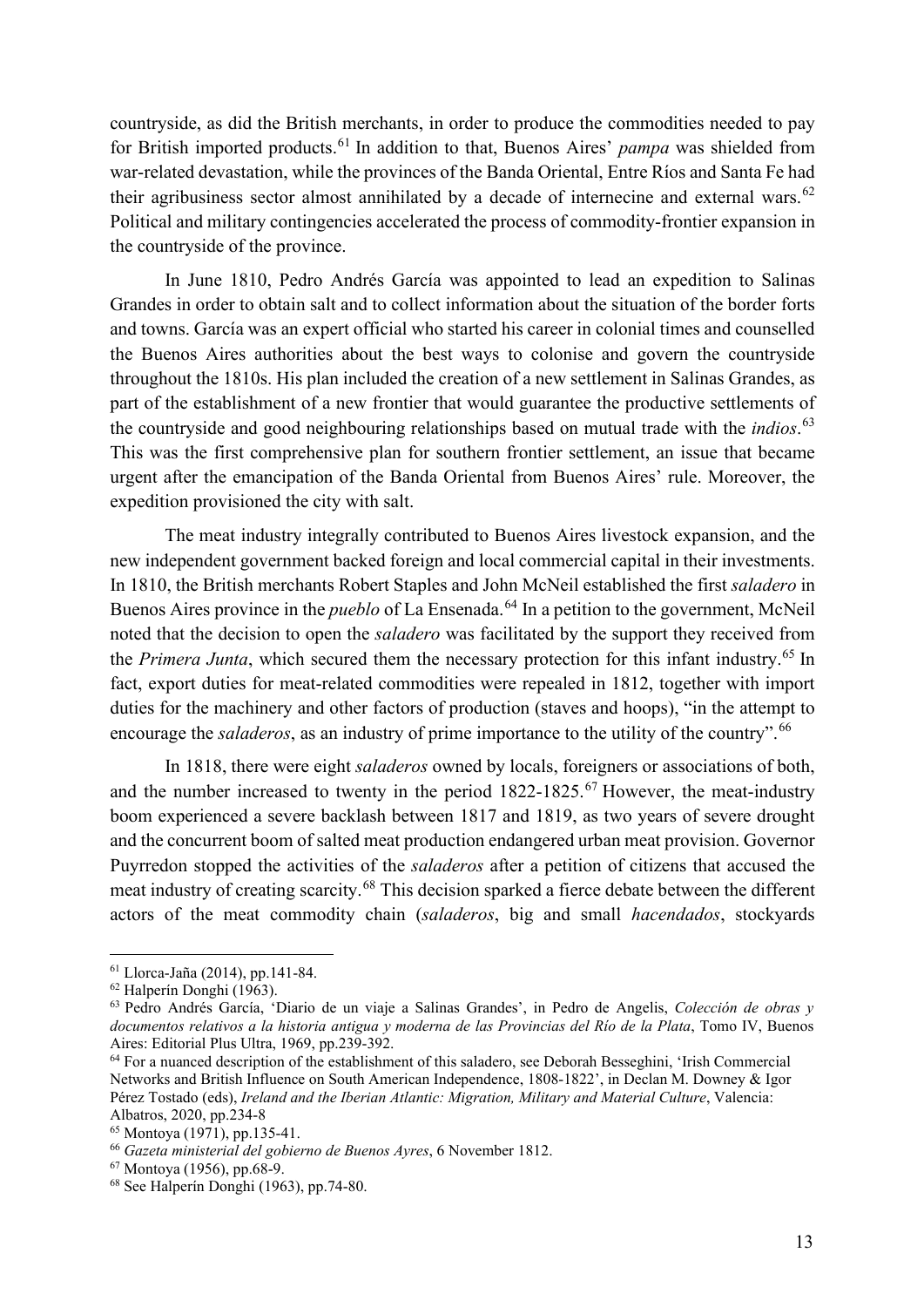provisioners, cattle-drivers). The discussion was fashioned according to arguments in political economy, in order to win the support of the government and of the population. The spread of the commodity forms and of the language of political economy allowed the formulation of conflicting economic arguments about the best policies to attain public common good. The underlying assumption of the conflicting positions was that the increase of national wealth driven by the expansion of commodity-producing activities represented the common good of society. The level of meat commodification was the problem at stake, and this discussion signalled the transformative societal role of commercial capital that drove the expansion of the commodity form.

The *saladeros* noted that meat scarcity was produced by the harsh drought and by cattle thieves. Indeed, closing the *saladeros* was not the right policy because their activities fostered competition thus lowering the price of meat. The consequent trade expansion would provide other staple food for the population, given that more meat would be shipped abroad.<sup>[69](#page-13-0)</sup> Antonio Millan accused the *saladeristas* of masking their personal interest as the common good. The export of productive surplus was the right path to enrich the population, but meat was a staple food in the Río de la Plata, therefore the government should guarantee its provision. The saltedmeat producers wanted to turn a pastoral country into an agricultural one, but the frenetic pace of meat commodification resulted in high profit for *saladeros*, and food scarcity for the population that was not able to produce enough agricultural commodities for their subsistence. "The *saladeros* want to introduce soup in place of meat as a staple food, because it is not profitable for them to export vegetables, while the meat is profitable, and whoever falls will fall as they rise up".  $70$ 

Millan noted that production was also not able to meet demand because the countryside was depopulated. However, the salted-meat producers asked: "who is going to establish new towns and to encourage production, without the interest that awakens and fosters the industry?".<sup>[71](#page-13-2)</sup> The interest was stimulated by commercial relations, therefore in order to remedy meat scarcity the government should promote its trade instead of halting it. The promotion of trade, the destruction of urban provision monopoly and good government of the countryside were the right solutions, according to Juan Manuel de Rosas, a landholder and *saladero* who would become the prominent political leader of Buenos Aires between 1829 and 1852. He proposed the creation of a committee formed by landholders, meat producers and urban provisioners to decide the necessity of urban meat demand, without any interference from the government besides taxation, because "thanks to the competition of buyers and the liberty of the producers to sell, there is no danger of monopoly".<sup>[72](#page-13-3)</sup>

No official decree restored *saladeros* activities, even if evidence suggests that meat production for export was under way already in 1819. While this conflict polarised Buenos

<span id="page-13-0"></span><sup>69</sup> Representación de los hacendados de Buenos-Ayres al Exmo. Supremo Director. Para el restablecimiento de los saladeros, exportación libre de todos los frutos del país, arreglo del abasto de carnes, y otros puntos de economía política, Buenos Aires, 1817.

<span id="page-13-1"></span> $\bar{70}$  Antonio Millán, Acusación sostenida contra los saladeros, y advertencias a su defensor D. Pedro Trapani, Buenos Aires: Imprenta de la Independencia, c.1820, p.7.<br><sup>71</sup> Representación de los hacendados, p.28.

<span id="page-13-3"></span><span id="page-13-2"></span> $72$  'Proyecto de Juan Manuel de Rosas sobre la escasez y la carestía de carne, 10 April 1818', in Arturo Enrique Sampay, *Las ideas políticas de Juan Manuel de Rosas*, Buenos Aires: Juárez, 1972, p.96.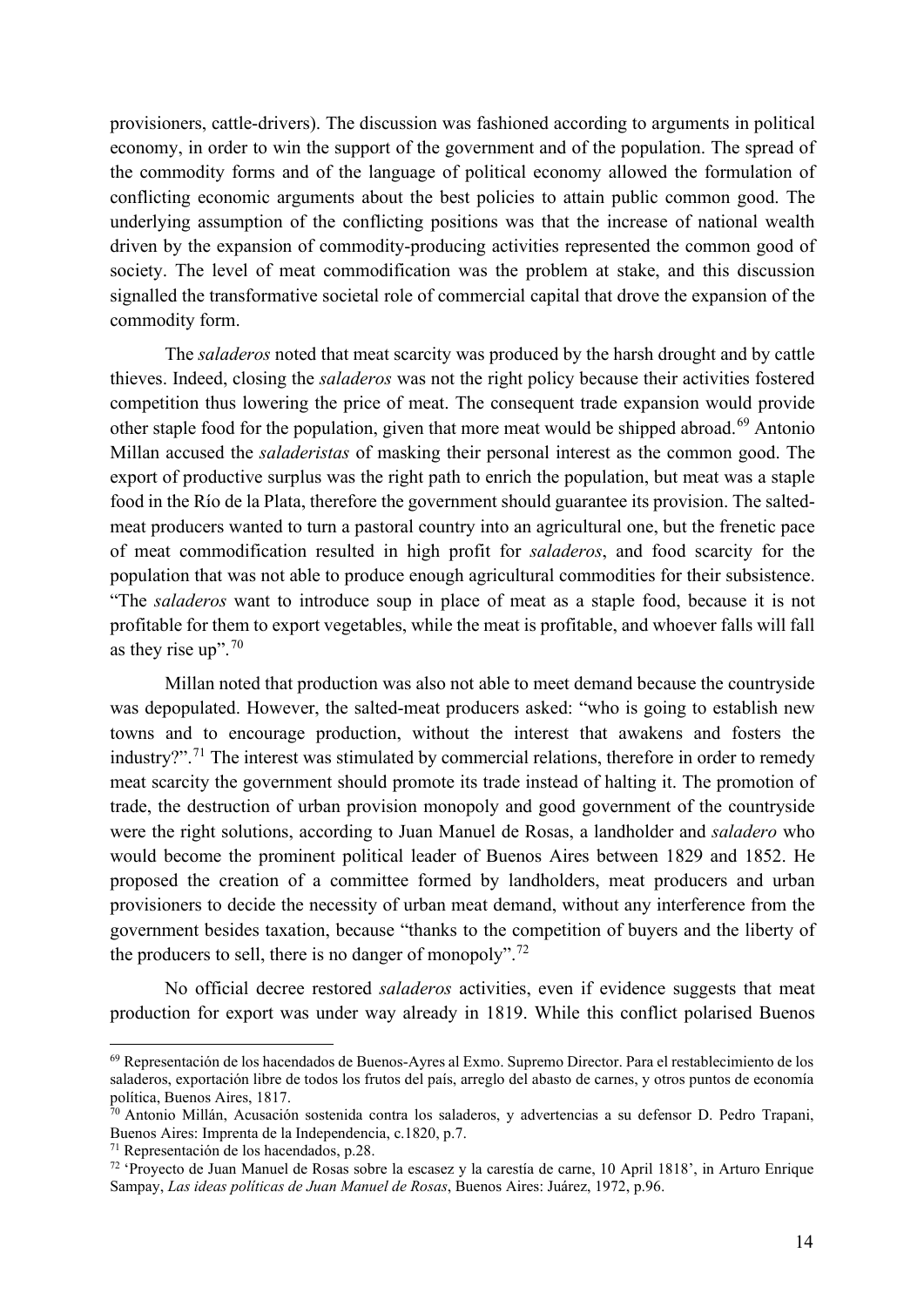Aires public opinion, the economic interest of *saladeros* and big *hacendados* finally unified in the consensus for an export-oriented political economy based on the southward expansion of the commodity frontier and law and order in the countryside.

In the following years, the government of the province of Buenos Aires backed livestock expansion with military campaigns against the indigenous population of the Pampas. The politics of treaties that had guided Creole-Indian relations during both colonial times and the 1810s changed drastically.[73](#page-14-0) During the 1820s, all the governors of Buenos Aires organised expeditions against the Indians, but the hectic political vicissitudes of the decade, together with the war in the Banda Oriental against Brazil (1825-28), rendered those operations mostly unsuccessful. Juan Manuel de Rosas did not abandon the project and during two campaigns (1833-34) gained 2,900 square leagues for the province of Buenos Aires, extending the frontier up to the Río Colorado.<sup>[74](#page-14-1)</sup> Southward frontier expansion was seen as the "conquest of the desert", and the process ended in the 1870s, with the campaigns of General Julio Argentino Roca, which basically exterminated the *pampa* indigenous people.

The new territories were initially owned by the state and land was distributed among Buenos Aires' population through an emphyteusis system (in which the state retained property rights, while granting long-term leases to tenants in return for a small annual fee) that allocated 2,482,[75](#page-14-2)2 square leagues between 1823 and 1840 in exchange for a small annual fee.<sup>75</sup> During the debate on the emphyteusis law in the General Constituent Congress, the deputies openly stated that the goal of the reform was to increase fiscal revenues and "to make those lands bear fruits". [76](#page-14-3) Carlos Tejedor, governor of Buenos Aires between 1878 and 1880, stated retrospectively that "all the conquests we have made in the desert we have made through emphyteusis. [...] The cattle multiplied and where the cattle go the men go".<sup>[77](#page-14-4)</sup> Cattle remained prominent until the second half of the nineteenth century, when the province experienced a "wool fever", as sheep herds increased at the record pace of 23.36% per year in the period 1860-1864.[78](#page-14-5)

The extension of the commodity frontier and the order in the countryside achieved during Rosas era supported the expansion of the industry, as is signalled by the percentage of cattle destined for public provision or the *saladeros*. Between 1833 and 1835, 58% of the cattle introduced in the stockyards was bought by *abastecedores* (meat providers), while 42% went to *saladeros*. Ten years later the proportion had inverted, as 31% was destined to urban

<span id="page-14-0"></span><sup>73</sup> Martha Bechis, *Interethnic Relations during the Period of Nation-State Formation in Chile and Argentina*, PhD thesis, New York, New School for Social Research, 1983.

<span id="page-14-1"></span><sup>74</sup> Juan Carlos Walther, *La conquista del desierto*, Buenos Aires: Eudeba, 1970, p.223.

<span id="page-14-2"></span><sup>75</sup> María Elena Infesta, *La pampa criolla: usufructo y apropiación privada de tierras públicas en Buenos Aires, 1820-1850*, La Plata: Instituto Cultural, Dirección Provincial de Patrimonio Cultural, Archivo Histórico Dr.

<span id="page-14-3"></span> $\frac{76}{5}$  Sesión de 10 de Mayo de 1826, in Instituto de Investigaciones Históricas de la Facultad de Filosofía y Letras Universidad de Buenos Aires, *Asambleas constituyentes argentinas*. Tomo segundo 1825-1826, Buenos Aires: Talleres S.A. Casa Jacobo Peuser Ltda, 1937, p.1199.<br><sup>77</sup> Ouoted in Walther (1970), p.160.

<span id="page-14-5"></span><span id="page-14-4"></span><sup>&</sup>lt;sup>78</sup> Hilda Sabato, *Capitalismo y ganadería en Buenos Aires: la fiebre del lanar (1850-1890)*, Buenos Aires: Editorial Sudamericana, 1989, p.36.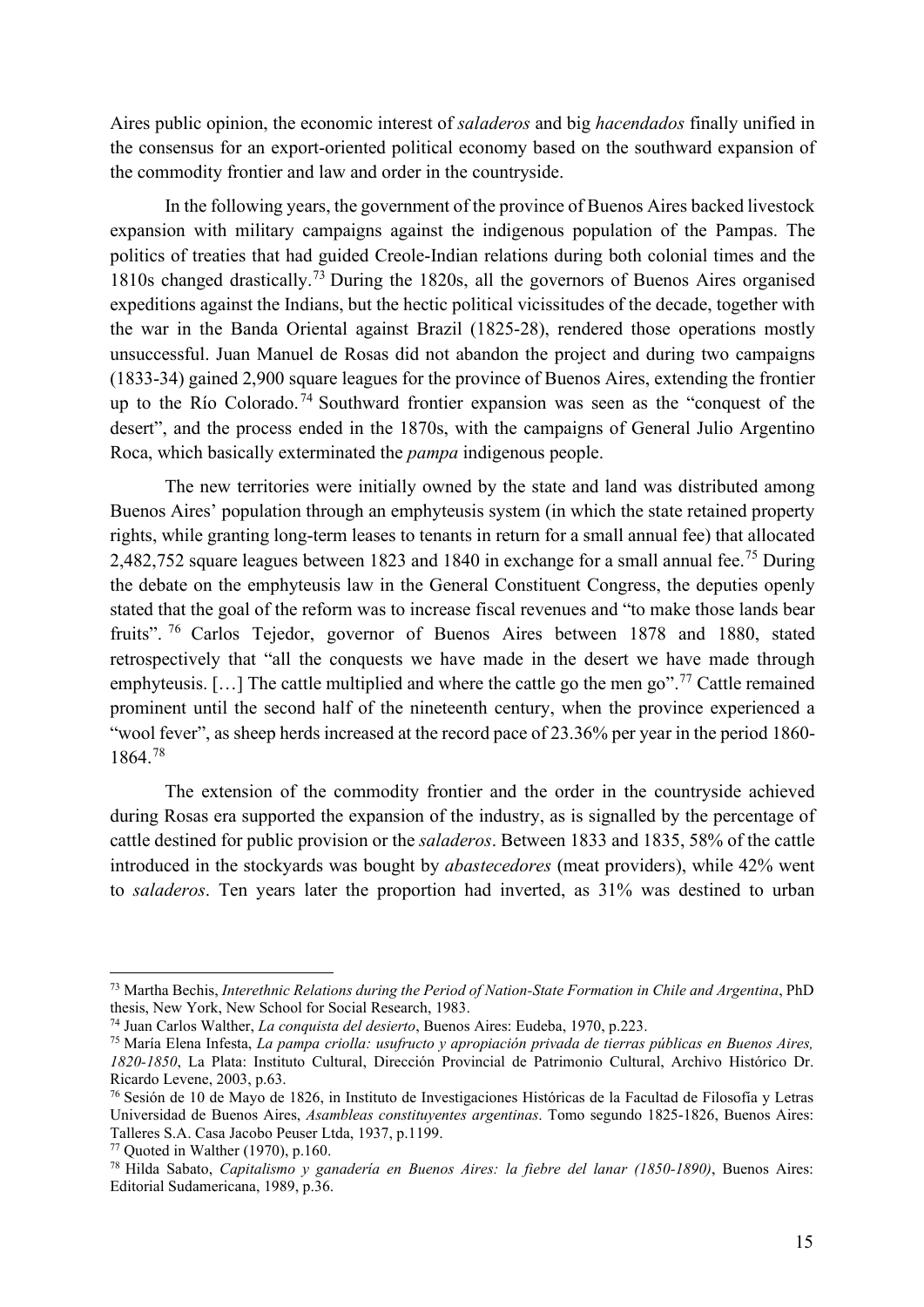provision, while 69% went to salted meat production.<sup>[79](#page-15-0)</sup> Similarly, the good profit rates and the fiscal needs pushed the government to re-organize export duties on salted meat and also a tax for every cattle-head introduced in the *saladeros* (1829). A meat producer complained about it, given that the government should keep on protecting "the only industry of our merchants" that was paying for the import trade.<sup>[80](#page-15-1)</sup> The next day, the journal's editor dismissed the grievances, pointing out that the state urgently needed revenues and rhetorically asking "with what would we replace the tax, if your industry, being the only one, does not want to bear it?".<sup>[81](#page-15-2)</sup>

Actually, meat export skyrocketed in 1829, and the expansion continued in the following decades (see Appendix Table 3). This development was helped by technological innovations. In the 1830s, the French chemist Antonio Cambaceres, attracted to Buenos Aires by the state official Juan Larrea, introduced the construction of more resistant and larger buildings, the use of special winches to direct the movements of the animals, the transport of dead cattle by means of wagons running on rails, roofing of the slaughtering rooms and steam cooking to extract grease from bones and other waste. <sup>[82](#page-15-3)</sup> The articulation of the meat industry meant the employment of a huge population: no less than 300 people were working in the *saladero* of Antonio Cambaceres during the 1850s, at a time when the English textile industries were employing an average of  $175$  workers. <sup>[83](#page-15-4)</sup> Reflecting on the important nineteenth century technological improvements, Biangiardi has noted that at that time *saladeros* should not be called as such any more, because of the significant role that other commodities (hides, grease, sebum) had in their processing activities.<sup>[84](#page-15-5)</sup>

The *saladero* of Concepción del Uruguay, owned by Entre Ríos governor Justo José de Urquiza, is an expression of the level of mechanisation and division of labour reached by the mid-nineteenth-century meat industry. Urquiza, merchant and landowner, opened the *saladero* Santa Càndida in 1847, "aiming at the integration of the whole productive cycle with the industrialisation of the beef industry".<sup>[85](#page-15-6)</sup> It was formed of six warehouses that processed cattle, sheep and horses. The biggest one (17x143 meters) was used for salting meat and washing and salting hides, while two had steam machines used for grease extraction. The remaining three were a deposit for salt and one for grease, and finally a carpentry. The plant had additional facilities such as dwellings, kitchen and bakery.

In 1856, some improvements were applied to the productive process, such as a steam pump to provide water for the plant from the river Uruguay, bigger cooking tubs to increase the possible slaughtering rate, and a railway to connect the warehouses to the dock. In 1859, the plant was provided with a blacksmith, a soap and candle factory, and a tannery. While the main commodities processed remained hides and salted meat, the plant also produced canned meat (starting from 1851) for the British markets, grease and oil (used especially in lighting and other

<span id="page-15-0"></span><sup>79</sup> María Elena Infesta, 'Del campo a las tabladas: El comercio de vacunos en Buenos Aires, 1830-1840. Estructura y dinámica del sistema', *Mundo Agrario*, 11:21 (2010).

<span id="page-15-1"></span><sup>80</sup> *El Lucero, diario político, literario y mercantil*, 15 January 1830.

<span id="page-15-2"></span><sup>81</sup> *El Lucero, diario político, literario y mercantil*, 16 January 1830.

<span id="page-15-3"></span> $82$  Giberti (1970), pp.91-2<br> $83$  Montoya (1971), p.132.

<span id="page-15-6"></span><span id="page-15-5"></span><span id="page-15-4"></span><sup>&</sup>lt;sup>84</sup> Biangiardi (2020), p.103.<br><sup>85</sup> Manuel E. Macchi, *Urquiza, el saladerista*, Buenos Aires: Ediciones Macchi, 1971, p.6. The following description of Santa Candida is based on this work.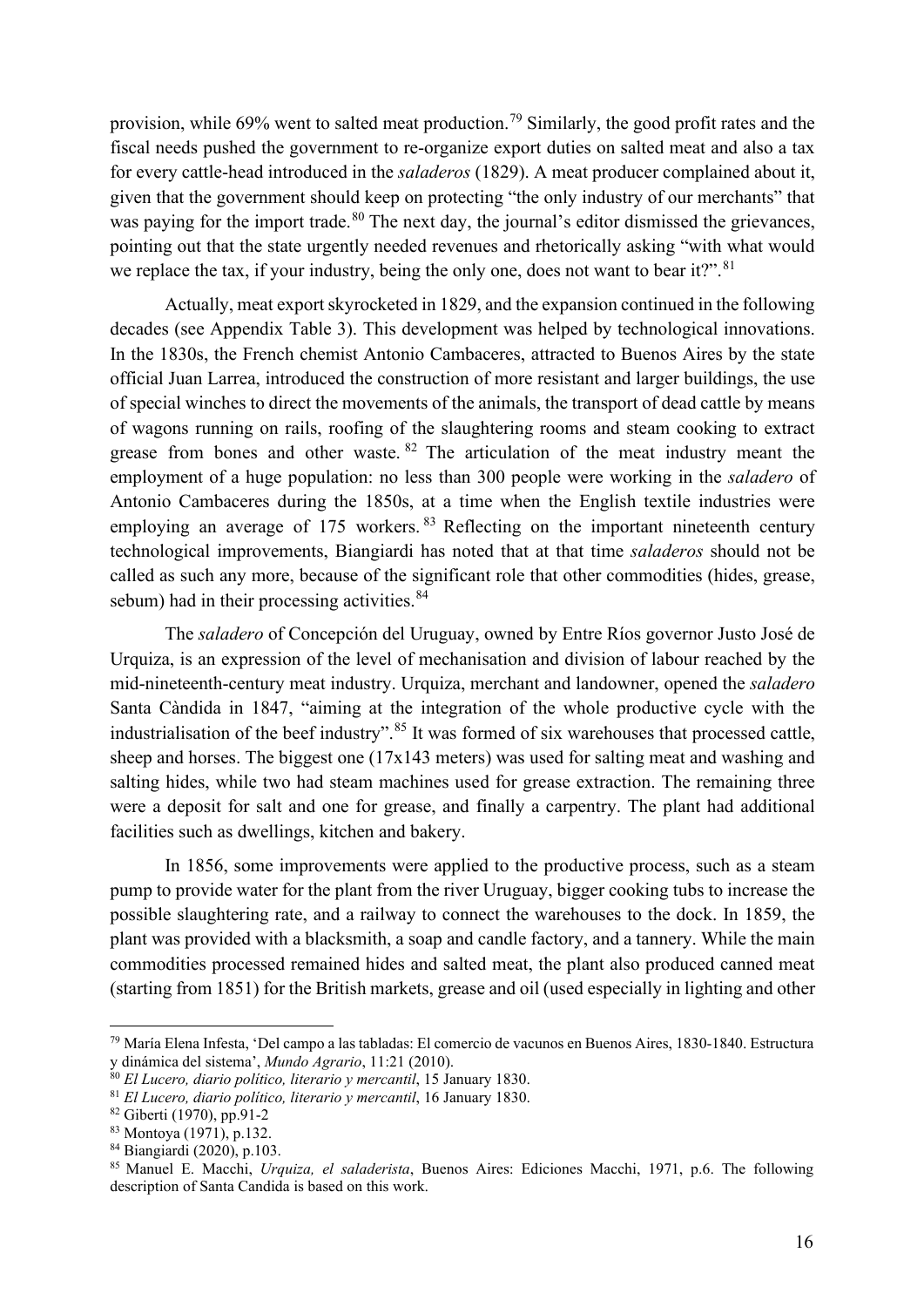industrial activities), soap and candles for the internal markets, cured meats. Those complementary activities were usually initiated by a contract between Urquiza and other companies that would install the new production in the plant of Santa Candida.

The workforce was seasonal, reaching a peak of 219 employees in March 1861, and the complex division of labour rendered the tasks highly specialised. The most important ones were executed by the skinners and the salters. Those workers should possess considerable skills in order not to devalue the produced commodities, and their work was highly prized by their employer. Rodolfo Leyes has provided a detailed analysis of the workforce of the *saladeros* in Entre Ríos, signalling how the first strike in Argentine history happened there in 1854, as well as various sectional strikes, an additional signal of the industrial character that the activities of this processing industry were taking in the second half of the nineteenth century.<sup>[86](#page-16-0)</sup> As in the province of Buenos Aires, the government of Entre Ríos sanctioned harsh vagrancy laws in an attempt to support the demand of wage labour of *estancias* and *saladeros*, as well as to control and govern the countryside.

The various governments of the province of Buenos Aires supported commercial capital in the expansion of the commodity frontiers and of the meat industry. This was enforced through a legislative effort of market framing (new commercial legislation and custom duties regulation), the colonisation of the frontier (with treaties or war against indigenous populations and the consequent land-allocation project) and the maintenance of order in the countryside. It should be also noted the state effort to attract technical expertise in the province, as is signalled by the story of Antonio Cambaceres, which was not an isolated case. Compared to the colonial period, the nineteenth-century state offered less active support and patronage, but created the right market opportunities for private investments. However, the intertwining of commercial capital to political elites seems tighter, as the cases of Rosas and Urquiza demonstrate. Commercial capital tended to vertically integrate meat production through direct control over it, rather than through the coordination of scattered small producers in the countryside.

#### **Exploring the commodity chain in the Atlantic basin**

The processed commodities produced in the *saladeros* arrived in other contexts of the Atlantic world, contributing to the creation of an integrated and interconnected global capitalist market. The extension of the commodity frontiers was a nineteenth-century Pan-American process, and the livestock expansion in the Pampas bears close resemblance to similar developments occurring in North America – for instance in respect to the destruction or violent assimilation of native populations.<sup>[87](#page-16-1)</sup> This final section is devoted to the analysis of how the two main outputs of the *saladeros* (cattle hides and salted meat) acted as (industrial/necessary) inputs in other economies – respectively Britain and Cuba.

<span id="page-16-0"></span><sup>86</sup> Rodolfo Leyes, 'Destellos de un nuevo sujeto: Los conflictos obreros en los saladeros y la formación de la clase obrera entrerriana (1854-1868)', *Mundo Agrario*, 15:30 (2014).

<span id="page-16-1"></span><sup>87</sup> John Ryan Fischer*, Cattle Colonialism. An Environmental History of the Conquest of California and Hawai'i*, University of North Carolina Press, 2015.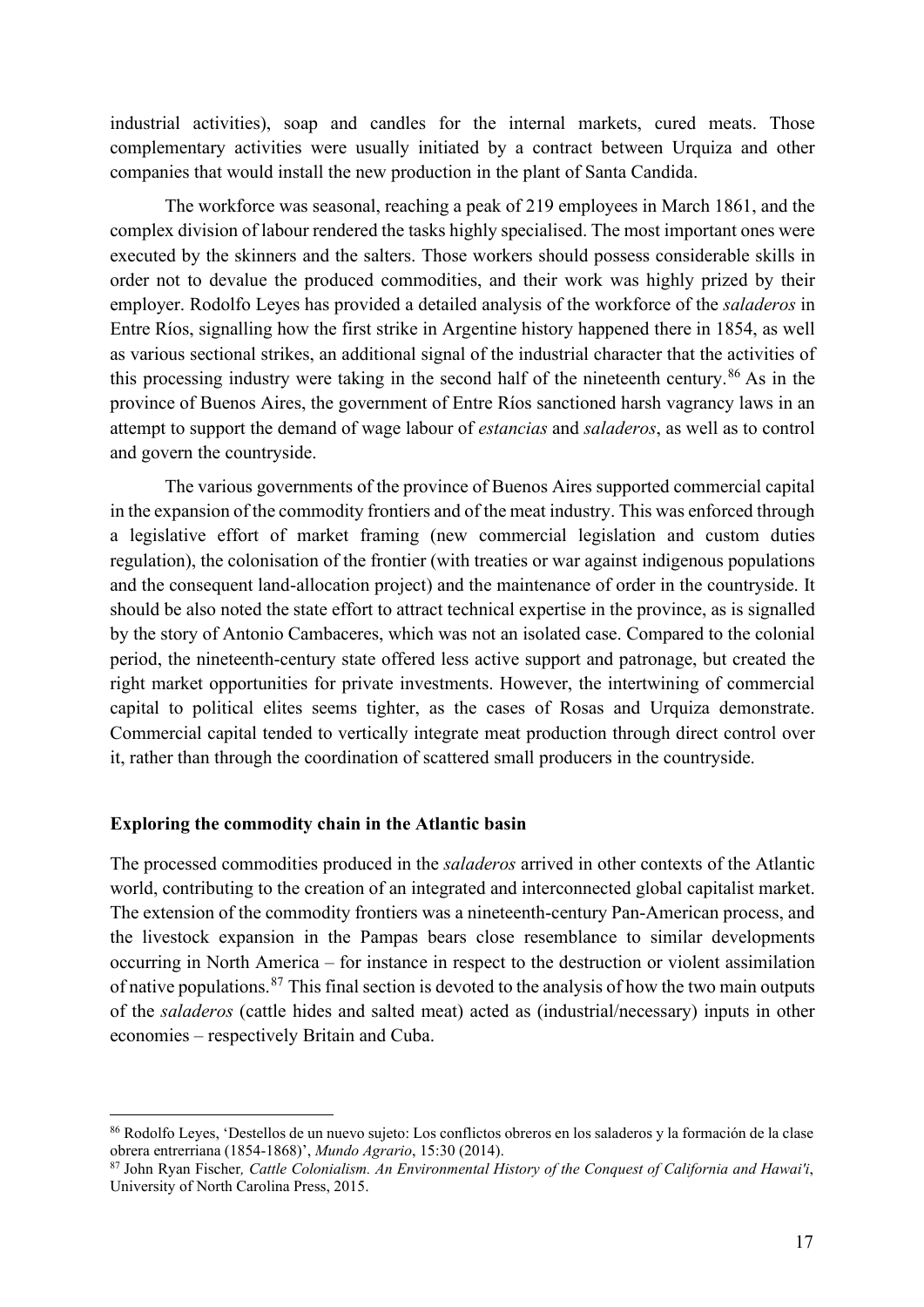Before independence, the main overseas commercial partners of the Río de la Plata were mainland Spain and Spanish America. Hides entered Europe through Cadiz and were then re-exported to Spanish industrialising regions (such as Catalonia) or abroad.<sup>[88](#page-17-0)</sup> However, since the creation of the Viceroyalty, trade expanded and the region was inserted into the buoyant American and Caribbean world, in which the presence of different actors (British, French, Dutch, Portuguese, Anglo-Americans, Spanish-Americans) created commercial opportunities at the interstices of imperial regulation. Indeed, trade between the Río de la Plata and Britain was sizable even in colonial times, given the increasing demand stimulated by the British Industrial Revolution – an expansion of manufactures that started in the eighteenth century.<sup>[89](#page-17-1)</sup> During the eighteenth century, it could have taken many forms including the slave trade sanctioned by the *asiento*, the re-export trade from Spain or British Caribbean to the Southern Cone, or smuggling and contraband (that reached its highest peak during the Revolutionary and Napoleonic Wars). Even when Spain and Britain were at war (1796-1808), trade maintained its vigour through special permissions, the maintenance of the free ports system in the Caribbean and neutral trade. Early connections with Spanish American markets proved crucial in sustaining commercial relations after 1810: Frederick Huth, a British merchant who established a branch of his trading enterprise in Buenos Aires in 1810, made two voyages in Buenos Aires between 1799 and 1803, exporting manufactures in exchange for cattle hides.<sup>[90](#page-17-2)</sup>

The export of cattle hides to Britain boomed after independence: Britain imported almost 100,000 hundredweight from the Río de la Plata between 1824 and 1829, and the figure tripled in the 1860s.<sup>[91](#page-17-3)</sup> Indeed, the Río de la Plata was Britain's main supplier of untanned hides until the 1870s, when it was surpassed by British India. These Argentine hides were highly valued by the leather industry because of their thickness and resistance. What were the causes of this boom? The restructuring of Buenos Aires' economy around the export of agricultural commodities has been already extensively described, as well as the new commercial regulations that facilitated trade between the Río de la Plata and Britain. An additional crucial factor was the increasing British demand for hides following the industrialisation of the leather industry, one of the sectors that first sustained the Industrial Revolution, together with textiles and building.<sup>[92](#page-17-4)</sup>

This is not surprising if one looks at the centrality that the leather industry had in preindustrial economies, as in the eighteenth century it was considered "more important than the metal craft". In fact, a wide range of goods were produced with leather, including "saddlery, coaches, gloves, belts, bookbinding, upholstery, machine belts and footwear".<sup>[93](#page-17-5)</sup> The production of leather was strictly linked to the availability of cattle hides, and during the eighteenth century British demographic growth exceeded the expansion of the leather industry. The long eighteenth

<span id="page-17-0"></span><sup>88</sup> Maximiliano Camarda, 'El comercio ultramarino de cueros salidos por el complejo portuario rioplatense de la segunda mitad del siglo XVIII', Fronteras de la historia, 21:1 (2016), pp.184-210.

<span id="page-17-1"></span><sup>&</sup>lt;sup>89</sup> See Adrian J. Pearce, British trade with Spanish America, 1763-1808, Liverpool: Liverpool University Press, 2014, p.230. Regarding British early industrialization, see Maxine Berg, *The Age of Manufactures: 1700-1820. Industry, innovation and work in Britain*, London: Routledge, 2005.

<span id="page-17-4"></span><span id="page-17-3"></span><span id="page-17-2"></span><sup>&</sup>lt;sup>91</sup> Llorca-Jaña (2014), p.148<br><sup>92</sup> See Berg (2005), pp.28 & 44.

<span id="page-17-5"></span><sup>&</sup>lt;sup>93</sup> Giorgio Riello, *A foot in the past: consumers, producers and footwear in the long eighteenth century*, Cambridge: Cambridge University Press, 2006, p.76.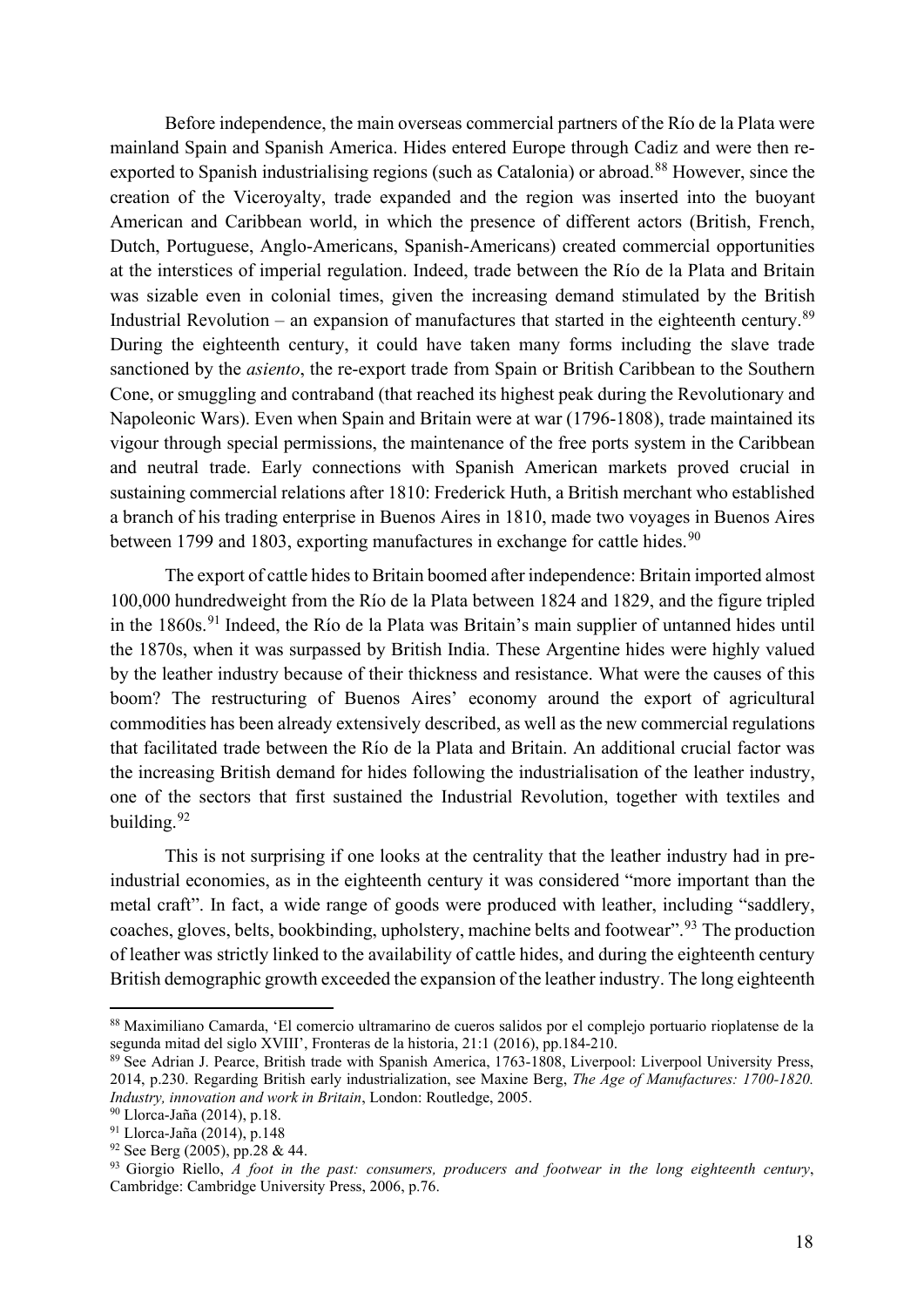century increasingly witnessed a substantial lack of leather, and how to avoid the spectre of a 'Malthusian trap' was highly debated in Britain. Governments tried to intervene in the economy in order to reverse this trend (mostly through taxation and commercial regulation), following the requests of the different actors involved in the leather commodity chain (butchers, furriers, tanners, fellmongers, leather-dressers, curriers, artisans). Merchants intervened as well in the economy, foreseeing the opportunities given by the high prices for leather, and looking for new markets to meet the increasing British demand. The Río de la Plata was the most important of these markets, and it can be argued that it played a fundamental role in sustaining the industrialisation of the leather industry, providing the "ghost acres" that the United Kingdom was lacking for raw materials (cattle hide) production.<sup>[94](#page-18-0)</sup> Finally, it is interesting to note how the increasing individual consumption of leather (mainly in the form of shoes) contributed to the creation of a national identity in eighteenth-century Britain, whereas "the wearing of leather shoes was identified as increasing the wealth of the nation", that was "the result of an 'industrious' nation that successfully profited from commerce and industry thanks to religious tolerance and political freedom". [95](#page-18-1) Trade gave Britain wealth and freedom, and British newspaper associated the lack of leather shoes with poverty and slavery, characteristic of the other European powers.

Woodbine Parish, British Consul General at Buenos Aires between 1823 and 1832, commented that "the Río de la Plata may be fairly esteemed the most valuable of all the markets which have been opened to us by the emancipation of the Spanish colonies, considering not only the amount of our goods which people of this country consume, but the large quantities of raw produce with which they repay us, thereby furnishing our manufacturers with fresh means of reproduction and profit."[96](#page-18-2) Indeed, if one output of the Platine *saladeros* was sustaining a developing industrial consumer society, another output – salted and jerked meat – was contributing to the dramatic increase of slave labour started in Cuba from the 1790s onwards.<sup>[97](#page-18-3)</sup> It was part of the wider context of imperial making and unmaking of the late eighteenth century, reforming attempts predicated upon a new conception of the role of economic government in society and the relationship between metropole and peripheries.<sup>[98](#page-18-4)</sup> Sugar production was encouraged by the Bourbon monarchy since the number of enslaved people imported in Cuba between 1764 and 1792 (59,000) almost equalled the total imports during the previous 250 years. The Revolution in Saint Domingue offered an incredible market opportunity to Cuban planters, and they took advantage of it: sugar mills increased from 237 in 1792 to 416 in 1806, and their output jumped from 16,731 to 45,396 metric tons of sugar in the period 1791-1815.<sup>[99](#page-18-5)</sup> Growth was achieved through new commercial legislation that favoured deeper integration with

<span id="page-18-0"></span><sup>94</sup> Kenneth Pomeranz, *The great divergence: China, Europe, and the making of the modern world economy*, Princeton: Princeton University Press, 2000.<br><sup>95</sup> Riello (2006), pp.30-5.

<span id="page-18-2"></span><span id="page-18-1"></span> $96$  Parish (1852), p.368.

<span id="page-18-3"></span><sup>97</sup> Hernán Asdrúbal Silva, 'La estructuración del comercio y la navegación desde el Río de la Plata hasta Cuba', *Anuario de estudios americanos*, 51:2 (1994), pp.61-73.

<span id="page-18-4"></span><sup>98</sup> Josep M. Fradera, '1780-1880. A Century of Imperial Transformation', in Dale W. Tomich (ed.), Atlantic Transformations. Empire, Politics, and Slavery during the Nineteenth Century, Albany: State University of New

<span id="page-18-5"></span><sup>&</sup>lt;sup>99</sup> Dale W. Tomich, *Through the prism of slavery: labor, capital, and world economy*, Oxford: Rowman & Littlefield, 2004, p.81.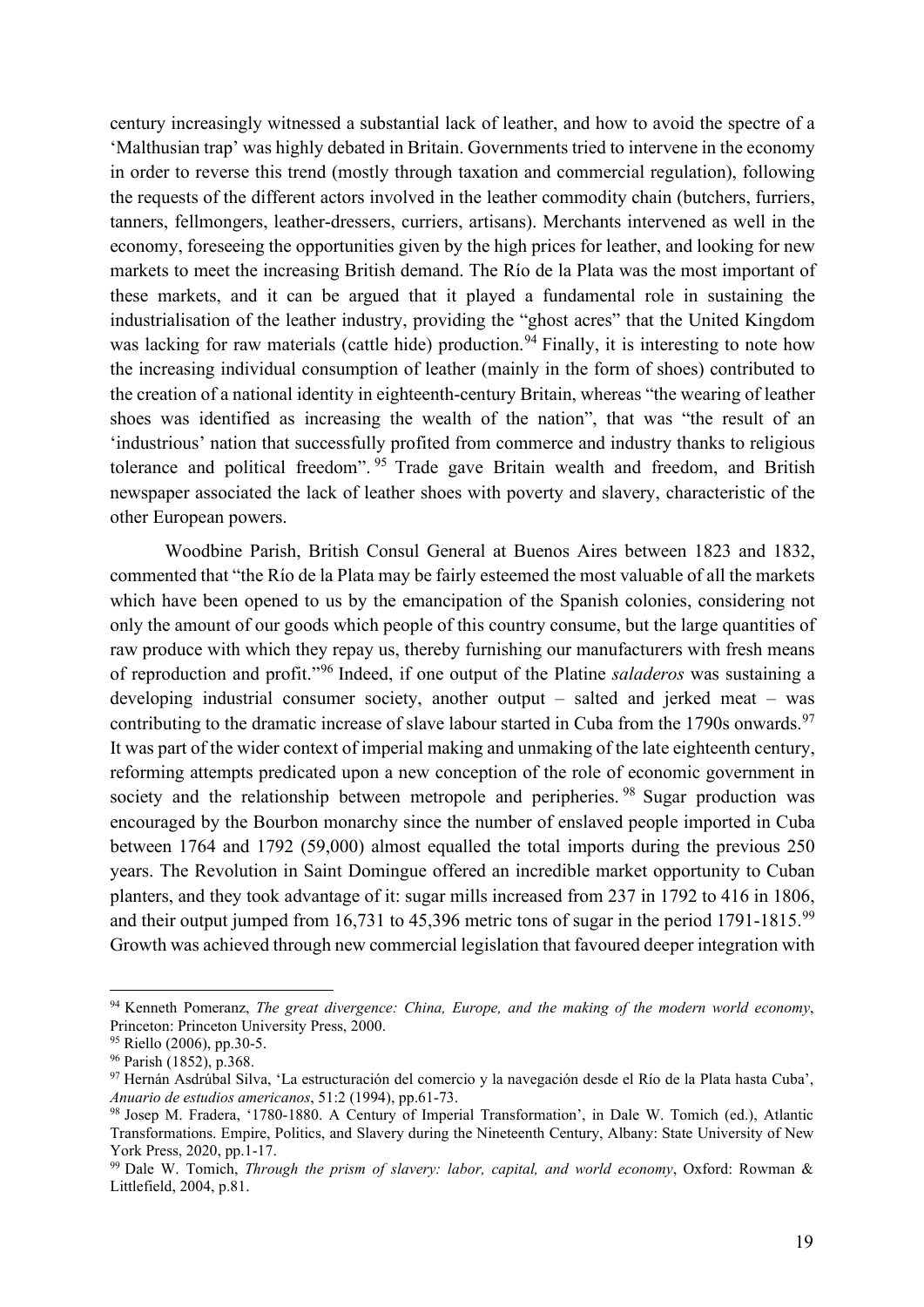the expanding European consumer markets, and a rationalisation of productive activity, based upon division of labour, technological improvement and labour intensification.<sup>[100](#page-19-0)</sup>

A revolution in the production process implied a transformation of the social life of the enslaved population. If enslaved people were traditionally employed in maritime, urban and domestic contexts, their share in the sugar production workforce doubled. This was accompanied by a harsher labour discipline based upon violence and coercion. What is more important for our purpose is that labour intensification implied decreasing available time for the enslaved to cultivate the garden plots (*conucos*) they were allowed on common land for their self-consumption and for market purposes – it was actually one of the few chances to accumulate money to pay for their freedom thanks to the Iberian institution of the *coartación*. However, the stricter entanglement of the Cuban economy with the Atlantic markets determined a situation where "the elimination of the *conucos* significantly affects the economy of the sugarmills, which lose their character of self-sufficiency to become consumers of jerked beef and cod, both imported products".[101](#page-19-1) Actually, the *conucos* did not disappear entirely, but became more important as capital revenue for slaves through market commercialisation, rather than for their subsistence.

The provision of salted meat was an important problem for planters already in the late eighteenth century. In his *Discurso sobre la agricultura de Habana y medios de fomentarla*  (1792), Francisco de Arango y Parreño, Apoderado General of Havana, noted that planters were obliged to buy tons of meat from Tampico and Buenos Aires, while a few years later the island could even export jerked meat.<sup>[102](#page-19-2)</sup> This concern reflected the wider transition the island was experiencing: the expansion of the sugar commodity frontier implied the disappearance of other economic activities. Commercial legislation favoured this transformation, insofar as trade duties were rigged in favour of planters: low taxes on the plantation inputs (factors of production among which one should include food provisions for enslaved population), and outputs discouraged domestic productions as an alternative to sugar.

The deeper integration with external markets endangered the already precarious lives of the enslaved. The outbreak of war between Spain and Britain in 1797 resulted in salted meat and cod scarcity, and the doctor Francisco Barrera y Domingo noted that if they had not had sugar cane and *guarapo* (a sugar-based drink), slaves would have starved to death – actually many of them did.<sup>[103](#page-19-3)</sup> When the end of the wars stopped trade disruptions, planters were able to carefully calculate the daily alimentary requirements of the enslaved population and look in the market for a more advantageous deal. They received two meals per day, in the form of the *funche*, a starch-based compound supplemented by a generous dose of salted meat or cod. It seems that meat imports were always preferred to cod, as the Spanish authorities first repealed external duties for meat in 1787, resulting in better prices for its introduction. During the period 1803-1807, meat share in the total imports into Havana oscillated between 21.1% and 11.9%,

<span id="page-19-0"></span><sup>100</sup> Daniel B. Rood, *The Reinvention of Atlantic Slavery Technology, Labor, Race, and Capitalism in the Greater*

<span id="page-19-1"></span><sup>&</sup>lt;sup>101</sup> Manuel Moreno Fraginals, *El ingenio. Complejo económico social cubano del azúcar*, Vol. 3, Havana: Editorial de ciencias sociales, 1978, p.64.

<span id="page-19-3"></span><span id="page-19-2"></span><sup>&</sup>lt;sup>102</sup> Francisco de Arango y Parreño, *Obras*, Vol. 1, Havana: Ediciones Imagen Contemporánea, 2005, p.170.<br><sup>103</sup> Fraginals (1978), p.102.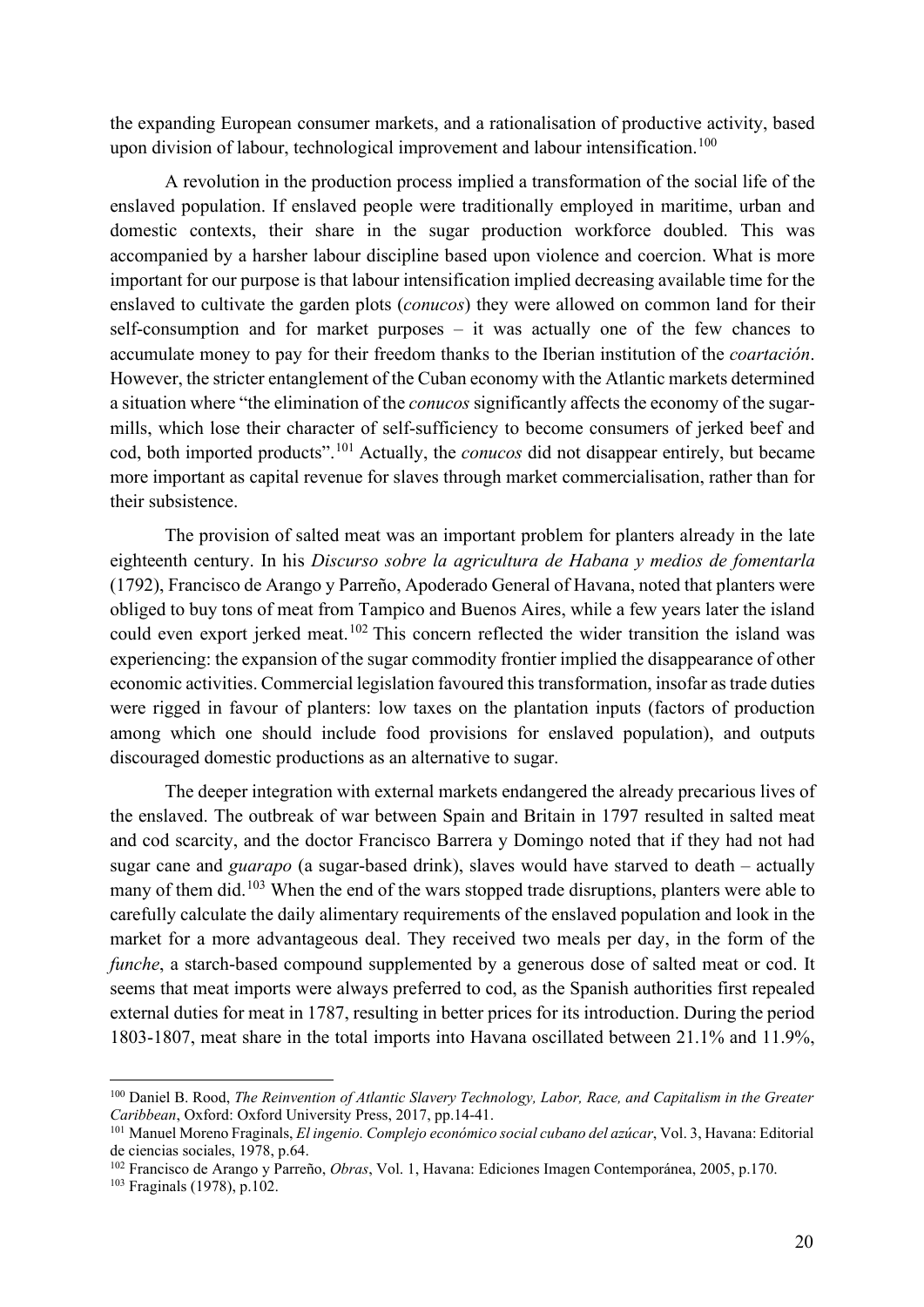while fish imports were between  $3.5\%$  and  $0.4\%$ .<sup>[104](#page-20-0)</sup> Similarly, an average of 808,864 arrobas per year of jerked meat was imported between 1826 and 1860, while cod remained at 241,243 arrobas per year. $105$ 

However, the new meat-based diet was not welcomed by everyone. The Cuba's clergy complained that slaves could not comply with the Friday meat fast. Therefore, the planters started to distribute cod in Friday meals, but as its price was very high, they came up with religious and economic arguments to limit fasts to Lent Fridays, Holy Saturday and Christmas Eve.[106](#page-20-2) Again, Arango y Parreño provided the economic justification for this, as Cubans "gave up Lent only to take away from the English the profit of the cod we consumed during it, our greater interests do not allow us to have less condescension".<sup>[107](#page-20-3)</sup> Even when the US markets were the principal supplier of salted cod, as during the nineteenth century, meat remained a prominent staple in Cuba, and salted meat became "a fundamental element of Cuban culture".<sup>[108](#page-20-4)</sup>

#### **Conclusion**

In 1912, only four *saladeros* were operating in the territory of the Republic of Argentina.<sup>[109](#page-20-5)</sup> In the previous decades, many plants expanded their scope (producing meat extracts and canned meat, for instance), but finally the European consumers' preference for fresh meat and the introduction of steamships and refrigerators on transatlantic voyages opened up more profitable avenues for the Argentinian meat industry. Nevertheless, the meat industry remained pivotal in the overall economic development of late-nineteenth-century Argentina, witnessing a process of creative destruction in which chilled, canned or frozen meat replaced salting techniques. Indeed, there are some stories of successful industrial reconversion. In 1903, Liebig's Extract of Meat Company Ltd. bought the *saladero* Colón in the province of Entre Ríos. This company pioneered the commercialization of meat extracts, and it has produced the Fray Bentos tinned corned beef since 1873. The Liebigs converted the *saladero* into a meat-extract firm that was labelled the "largest livestock breeding company in the world".<sup>[110](#page-20-6)</sup> However, a comprehensive assessment of business behaviour of the *saladeros*' owners in this transitional period is an interesting direction for further research on the topic.

The case described is an expression of the complex and contradictory character of economic modernity. The *saladeros* were a meeting point between wage labour and slavery, industrialisation and expansion of the commodity frontiers, empire and nation state. This history allows us to reflect on some general trends in Atlantic economic history of the long nineteenth century.

<span id="page-20-0"></span><sup>104</sup> Nadia Fernández-de-Pinedo, 'Compelled to import: Cuban consumption at the dawn of the nineteenth century', *Atlantic Studies*, 18 (2021), p.12.

<span id="page-20-1"></span><sup>105</sup> Jacobo de la Pezuela, Diccionario geográfico, estadístico, histórico de la isla de Cuba, Tomo III, Madrid: Imprenta del establecimiento de Mellado, 1863, p.345.

<span id="page-20-2"></span>

<span id="page-20-3"></span><sup>&</sup>lt;sup>107</sup> Francisco de Arango y Parreño, Obras del Excmo. Señor D. Francisco de Arango y Parreño, Tomo 2, Havana: Imprenta de Howson y Heinen, 1888, p.209.<br><sup>108</sup> Andrew Sluyter, 'The Hispanic Atlantic's Tasajo Trail', *Latin American Research Review*, 45:26 (2010), p.103.

<span id="page-20-5"></span><span id="page-20-4"></span><sup>&</sup>lt;sup>109</sup> Juan E. Richelet, Descripción de los frigoríficos y saladeros argentinos: nómina de los productos elaborados *y los métodos empleados en cada una*, Buenos Aires: Min. de Agricultura, Dir. de Ganadería, 1912, p.59.

<span id="page-20-6"></span><sup>110</sup> Santiago Senén González, *Carne, industria, trabajadores y Liebig. Programa 'Identidad Entrerriana'*, Buenos Aires: Corregidor 2008.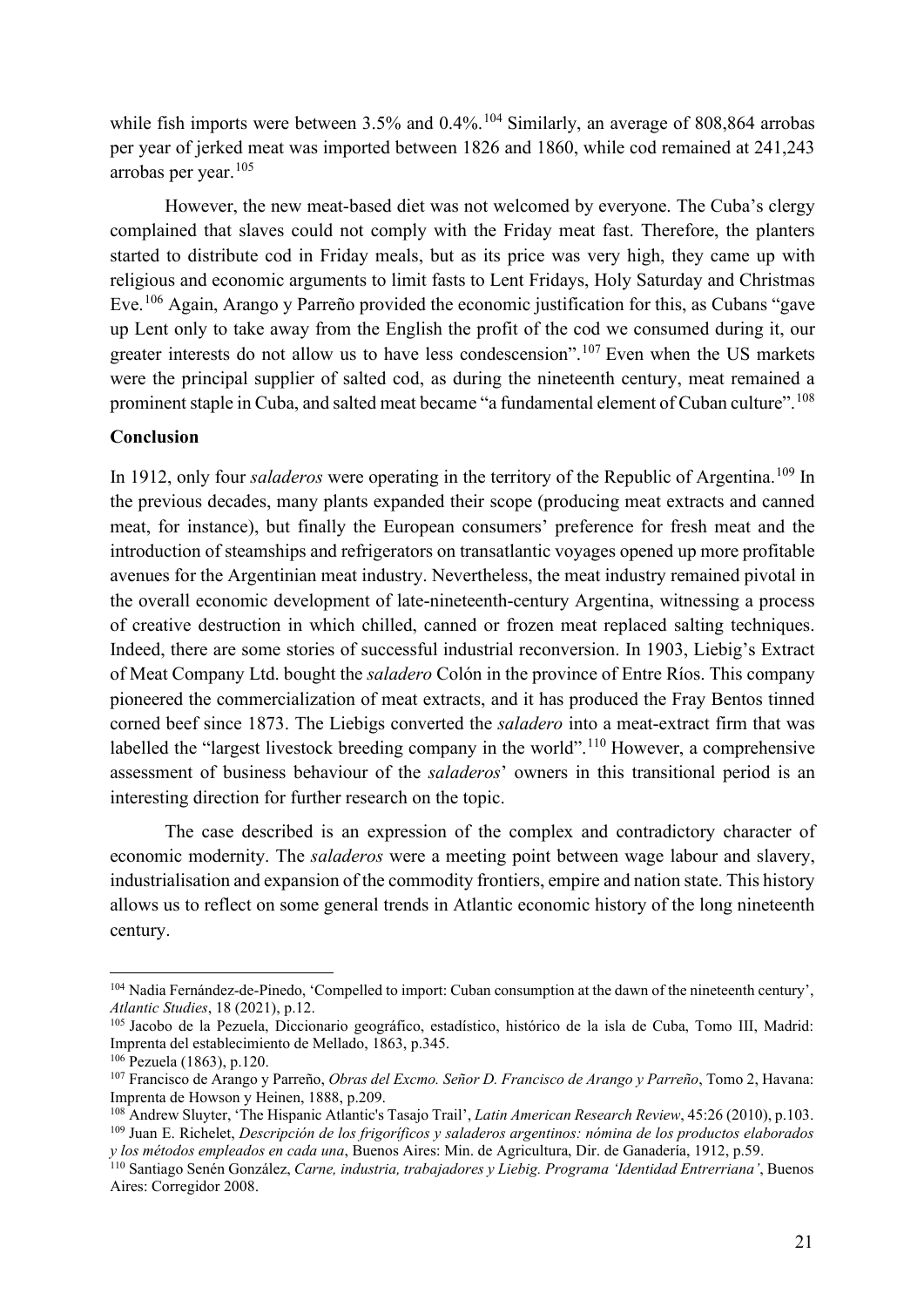First, what were the attributes of industrialisation in that age? The Río de la Plata meat industry started as a putting-out system and an empire-sponsored activity with low capital requirements. It inserted into the economic system already in place and operated through a rationalisation of productive activities, a deeper division of labour and some small technological innovation. As the Atlantic demand expanded, governments kept on supporting the industry and entrepreneurs fostered further mechanisation of the productive process, which increased the output and (probably) reduced costs of the final product. Traditionally speaking, this is not considered as industrialisation because of the absence of an energy transition and science-based technological innovation. But traditional explanations are usually Eurocentric insofar as they took the British case as the starting point against which to compare the success or failure of other historical experiences. However, the meat industry sustained an extension of the commodity form and of a market economy, thereby signalling a qualitative change in the everyday life of the population, that became overall more entangled with a market logic. Therefore, further reflections on the meanings of industrialisation in what was once considered the periphery might be beneficial to reach a more global understanding of the transition toward a market economy in different contexts. Actually, from the standpoint of the meat industry, the Río de la Plata was one of the centres of Atlantic production, together with other localities such as Rio Grande do Sul in Brazil or Ireland. The discussion has highlighted the prominent role that commercial capital had in fostering the extension of the commodity form, coupled with direct or indirect support by different political regimes.

Second, a reconsideration of the different forms that industrialisation could take might contribute to dethroning its prominent role in the definitions of capitalism, in favour of the connecting and driving role of trade. Recently, the concept of commercial capitalism has experienced a welcome revival, insofar as it allows us to connect different and diverse historical experiences, highlighting how production might be driven or heavily shaped by international trade. What is interesting is the evaluation of how and when the imperatives of international trade changed the productive process: if its logic has mostly been the exchange of reciprocal requirements, the characteristic of modern commerce was a drive to reduce costs by expanding production through rationalisation and technological innovation. In land-abundant contexts, this process took the form of an expansion of the commodity frontiers in the countryside, accompanied by forms of industrialisation or processing of natural resources that turned them into commodities. Commercial capitalism seems a useful definition to bring together different modes of production – characterised by multiple labour and ownership regimes – under a common international economic system driven by profit maximisation, competition and the diffusion of the commodity form. Here, temporality plays a central role: the configuration of supply and demand in the global market has been constantly reshaped by technological innovation, political conflicts and other conjunctural factors. During the nineteenth century, Buenos Aires took advantage of the economic needs of the Atlantic economy in order to sustain its domestic growth. However, this model of political economy suffered from successive restructuration of the global market, and processing activities without an extensive industrialisation proved insufficient to promote economic growth during the twentieth century. Natural endowment and temporal conjuncture were necessary elements for taking advantage of the flourishing of nineteenth-century global trade, as well as political connections.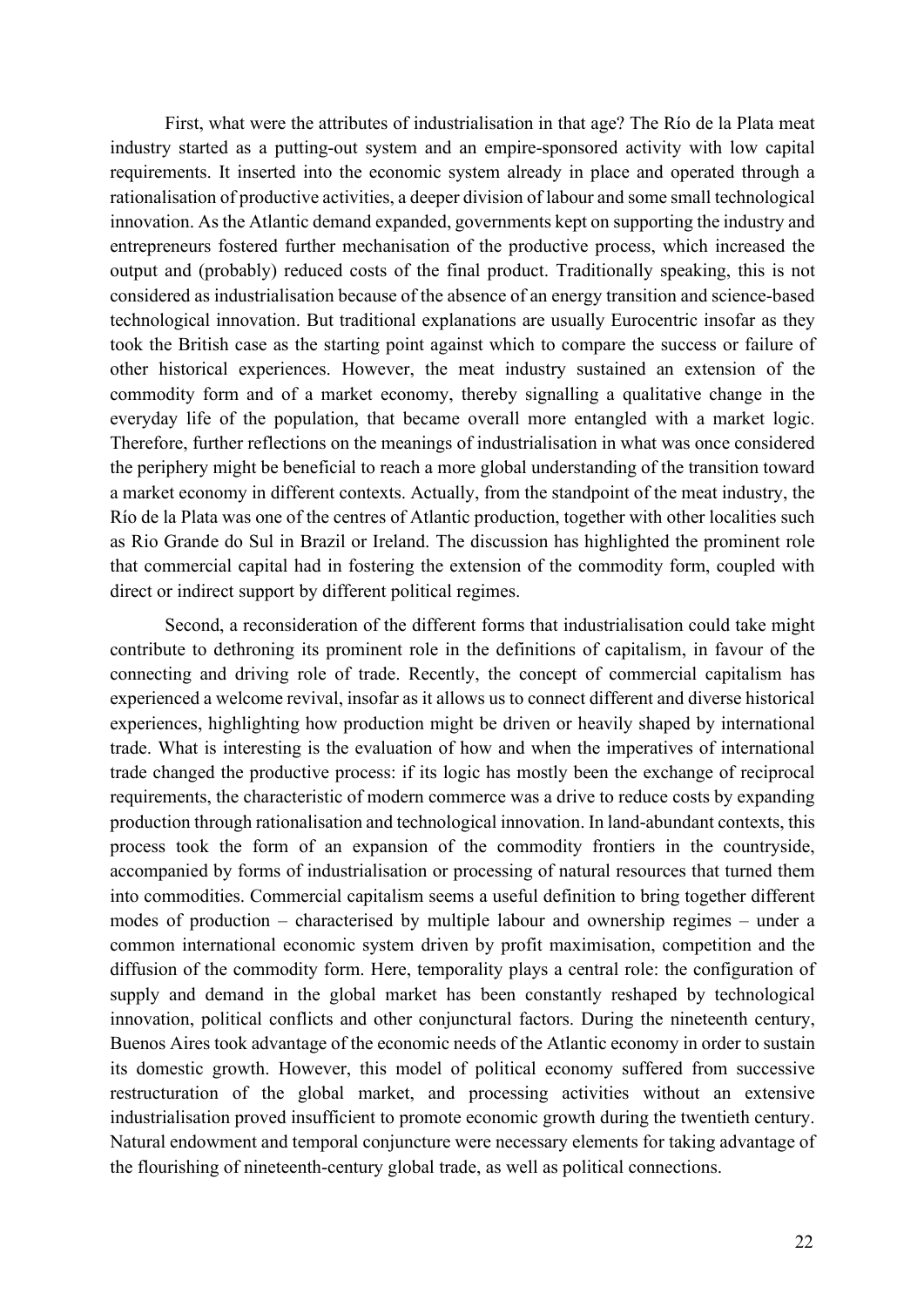Third, the case of the Río de la Plata suggests interesting considerations on the political regimes that sponsored transitions to market economies through commodity-chain creation and organisation. Governmental efforts to promote the meat industry took different forms but were shared by both imperial and post-imperial authorities. It seems that a shared ideology of economic improvement characterised Buenos Aires political elites, the difference being that at first economic growth was needed to sustain an empire that was lagging behind its international competitors, later it was a way to create a strong and independent republic. This was achieved with support for productive economic activities that would augment the wealth of the population and the state through an increase in its fiscal revenues. During imperial times, while the initiative of individuals was pivotal, the level of state patronage seems higher, as the regulation excluding foreign merchants and the creation of a chartered company suggest. In the postimperial age, the state had a lower capacity to govern the economic sector (for ideological as well as practical reasons), even if it was providing the necessary legal framework and was sustaining economic expansion through the military conquest of the commodity frontier. Actually, it can be argued that the increasing complexity and expansion of the economy required a more sustained state effort for market framing, with the establishment of the rules for the market economy. Finally, the history of the *saladeros* illustrates a phenomenon that would be central in the decolonisation processes of the following century: the necessity of the postcolonial state to rely on colonial activities in order to foster economic growth. In Buenos Aires, it did not result in processes of neo-colonial dependency from the old motherland, but instead generated a demand driven by the strict relationship with Britain that some scholars associated with forms of informal imperialism.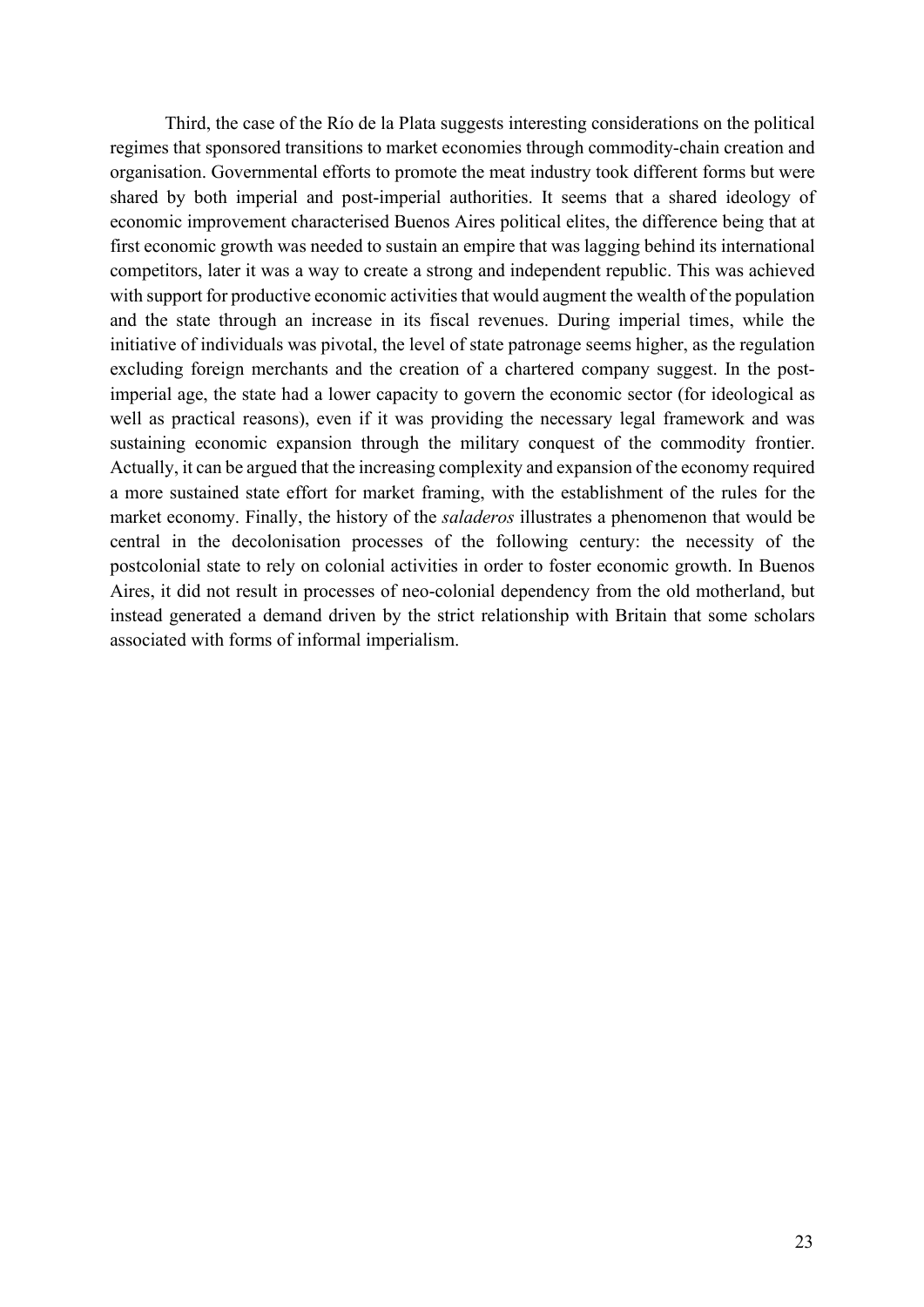### **Appendix**

| Hides export from the port of Buenos Aires |              |      |              |      |              |  |
|--------------------------------------------|--------------|------|--------------|------|--------------|--|
| Year                                       | <b>Units</b> | Year | <b>Units</b> | Year | <b>Units</b> |  |
| 1756                                       | 15,000       | 1770 | 65,000       | 1784 | 355,520      |  |
| 1757                                       | 96,000       | 1771 | 89,000       | 1785 | 180,496      |  |
| 1758                                       | Missing      | 1772 | 73,000       | 1786 | 272,100      |  |
| 1759                                       | Missing      | 1773 | 58,000       | 1787 | 248,844      |  |
| 1760                                       | 76,000       | 1774 | 182,000      | 1788 | 229,600      |  |
| 1761                                       | 86,000       | 1775 | 119,000      | 1789 | 190,000      |  |
| 1762                                       | Missing      | 1776 | 79,000       | 1790 | 332,401      |  |
| 1763                                       | Missing      | 1777 | 41,000       | 1791 | 280,953      |  |
| 1764                                       | 30,055       | 1778 | 90,000       | 1792 | 469,680      |  |
| 1765                                       | 79,000       | 1779 | 222,515      | 1793 | 418,770      |  |
| 1766                                       | 96,000       | 1780 | 49,644       | 1794 | 516,000      |  |
| 1767                                       | 78,000       | 1781 | 25,560       | 1795 | 238,344      |  |
| 1768                                       | 65,940       | 1782 | 36,292       | 1796 | 390,780      |  |
| 1769                                       | 77,940       | 1783 | 462,412      |      |              |  |

Table 1. See Moutoukias (1995), pp.804-5.

Table 2. See Montoya (1956), pp.30-1.

| <b>Export from the ports of Buenos Aires and Montevideo in imperial times</b> |             |                                     |  |  |
|-------------------------------------------------------------------------------|-------------|-------------------------------------|--|--|
| Year                                                                          | Tasajo (Kg) | <b>Additional information</b>       |  |  |
| 1792-96                                                                       | 18,733      |                                     |  |  |
| 1798                                                                          | 11,076      | Buenos Aires excluded               |  |  |
| 1799                                                                          | 7,470       | Buenos Aires excluded               |  |  |
| 1800                                                                          | 12,774      | Buenos Aires excluded               |  |  |
| 1803 (2nd semester)                                                           | 40,948      | 3,655 bundels and 296 barrels       |  |  |
| 1804                                                                          | 32,363      | 14,182 bundles and $611$<br>barrels |  |  |
| 1805                                                                          | 29,356      | 241 barrels                         |  |  |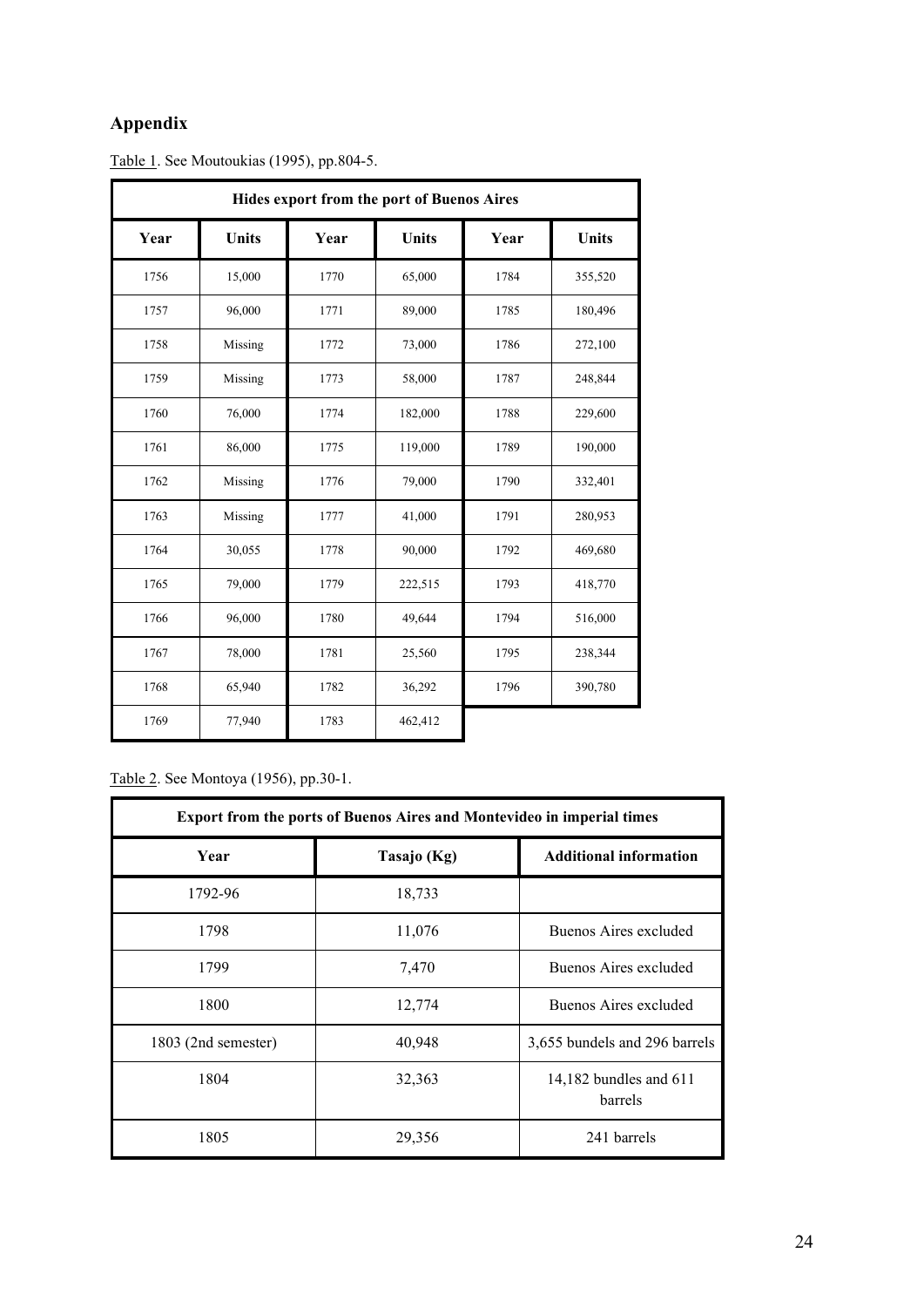| Table 3. See Rosal & Schmit (1999), pp.80-1. |  |  |  |  |
|----------------------------------------------|--|--|--|--|
|----------------------------------------------|--|--|--|--|

| <b>Export from the port of Buenos Aires</b> |                          |                           |                  |      |                          |                           |            |
|---------------------------------------------|--------------------------|---------------------------|------------------|------|--------------------------|---------------------------|------------|
| Year                                        | <b>Beef hides</b><br>(u) | <b>Horse</b><br>hides (u) | Tasajo (q)       | Year | <b>Beef hides</b><br>(u) | <b>Horse</b><br>hides (u) | Tasajo (q) |
| 1810                                        | 1,094,892                | 296,379                   | $\boldsymbol{0}$ | 1833 | 699,017                  | 19,215                    | 145,451    |
| 1811                                        | 750,147                  | 111,481                   | $\boldsymbol{0}$ | 1834 | 689,564                  | 16,932                    | 157,954    |
| 1812                                        | 301,934                  | 25,300                    | 6,800            | 1835 | 534,213                  | 20,813                    | 119,017    |
| 1813                                        | 397,232                  | 29,660                    | 4,000            | 1836 | 622,702                  | 40,100                    | 150,579    |
| 1814                                        | 583,492                  | 44,865                    | 10,715           | 1837 | 823,635                  | 25,367                    | 178,877    |
| 1815                                        | 850,242                  | 214,395                   | 3,000            | 1838 | 355,993                  | 20,443                    | 165,304    |
| 1816                                        | 691,321                  | 191,705                   | 3,140            | 1839 | 8,501                    | 1,320                     | 6,670      |
| 1817                                        | 798,599                  | 223,916                   | 16,000           | 1840 | 83,779                   | 4,807                     | 8,630      |
| 1818                                        | 728,539                  | 215,862                   | 60,130           | 1841 | 2,340,638                | 113,192                   | 217,671    |
| 1819                                        | 519,991                  | 142,733                   | 53,656           | 1842 | 1,399,471                | 58,508                    | 133,795    |
| 1820                                        | 469,138                  | 198,992                   | 113,110          | 1843 | 2,054,715                | 71,804                    | 182,940    |
| 1821                                        | 468,846                  | 228,399                   | 52,490           | 1844 | 1,786,351                | 41,646                    | 328,182    |
| 1822                                        | 590,372                  | 421,566                   | 87,663           | 1845 | 1,942,297                | 69,412                    | 274,330    |
| 1823                                        | 540,637                  | 454,927                   | 88,632           | 1846 | 436,739                  | 54,863                    | 21,298     |
| 1824                                        | 563,724                  | 360,271                   | 134,740          | 1847 | 1,545,307                | 108,183                   | 225,481    |
| 1825                                        | 655,255                  | 339,703                   | 130,361          | 1848 | 1,384,790                | 93,810                    | 314,352    |
| 1826                                        | 112,268                  | 11,448                    | 26,447           | 1849 | 2,961,342                | 238,514                   | 553,478    |
| 1827                                        | 62,805                   | 20,176                    | 23,377           | 1850 | 2,424,251                | 187,107                   | 390,731    |
| 1828                                        | 512,880                  | 65,652                    | 28,887           | 1851 | 2,601,318                | 140,677                   | 431,873    |
| 1829                                        | 854,799                  | 64,563                    | 164,818          | 1852 | 1,994,196                | 106,047                   | 530,960    |
| 1830                                        | 965,556                  | 48,581                    | 261,284          | 1853 | 1,205,252                | 133,670                   | 335,615    |
| 1831                                        | 813,996                  | 31,068                    | 102,742          | 1854 | 1,399,353                | 246,273                   | 323,059    |
| 1832                                        | 923,017                  | 38,006                    | 101,315          |      |                          |                           |            |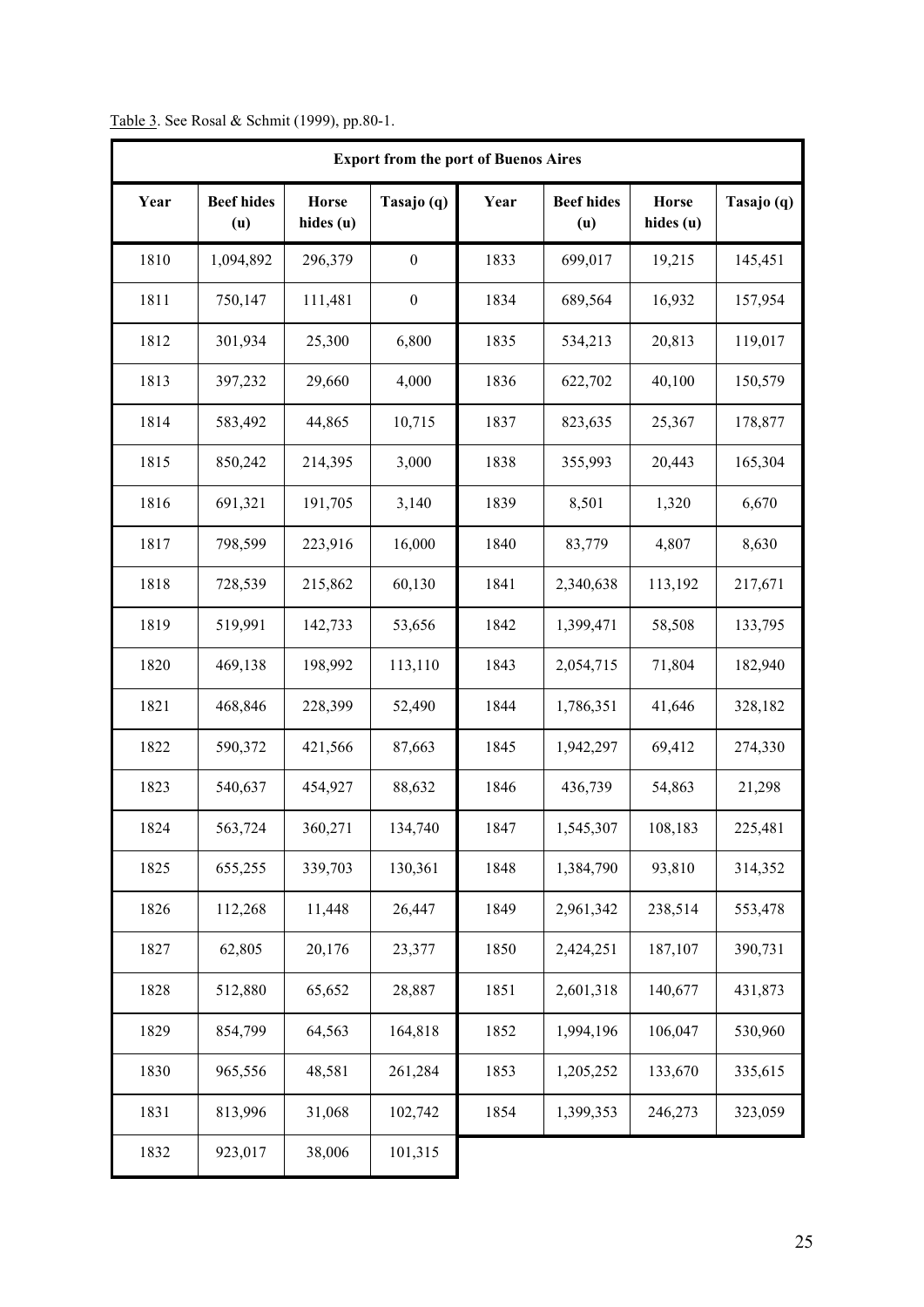#### **References**

- Adelman, Jeremy, *Sovereignty and Revolution in the Iberian Atlantic*, Princeton: Princeton University Press, 2006
- Alonso, Fabián, Barral, María Elena, Fradkin, Raúl O. and Perri, Gladys, 'Los vagos de la campaña bonaerense. La construcción histórica de una figura delictiva (1730-1830)', *Prohistoria: historia, políticas de la historia*, 5 (2001), pp.171-202
- Amaral, Samuel, *The rise of capitalism on the pampas: The estancias of Buenos Aires, 1785- 1870*, Cambridge: Cambridge University Press, 1998
- Arango y Parreño, Francisco de, *Obras del Excmo. Señor D. Francisco de Arango y Parreño*, Tomo 2, Havana: Imprenta de Howson y Heinen, 1888
- Arango y Parreño, Francisco de, *Obras*, Vol. 1, Havana: Ediciones Imagen Contemporánea, 2005
- Asdrúbal Silva, Hernán, 'La estructuración del comercio y la navegación desde el Río de la Plata hasta Cuba', *Anuario de estudios americanos*, 51:2 (1994), pp.61-73
- Azara, Félix de, *Memoria sobre el estado rural del Río de la Plata y otros informes*, Buenos Aires: Bajel, 1943
- Banaji, Jairus, *A Brief History of Commercial Capitalism*, Chicago: Haymarket Books, 2020
- Barsky, Osvaldo and Gelman, Jorge, *Historia del agro argentino. Desde la conquista hasta fines del siglo XX*, Buenos Aires: Grijalbo Mondadori, 2001
- Bechis, Martha, *Interethnic Relations during the Period of Nation-State Formation in Chile and Argentina*, PhD thesis, New York, New School for Social Research, 1983
- Beckert, Sven, Bosma, Ulbe, Schneider, Mindi and Vanhaute, Eric, 'Commodity frontiers and the transformation of the global countryside: a research agenda', *Journal of Global History*, 16:3 (2021), pp.1-16
- Bell, Stephen, 'Early industrialization in the South Atlantic: political influences on the *charqueadas* of Rio Grande do Sul before 1860', *Journal of Historical Geography*, 19:4 (1993)
- Bellini, Claudio, *Historia de la Industria en la Argentina de la Independencia a la crisis de 2001*, Buenos Aires: Editorial Sudamericana, 2017
- Berg, Maxine, *The Age of Manufactures: 1700-1820. Industry, innovation and work in Britain*, London: Routledge, 2005
- Besseghini, Deborah, 'Irish Commercial Networks and British Influence on South American Independence, 1808-1822', in Declan M. Downey and Igor Pérez Tostado (eds), *Ireland and the Iberian Atlantic: Migration, Military and Material Culture*, Valencia: Albatros, 2020, pp.225-45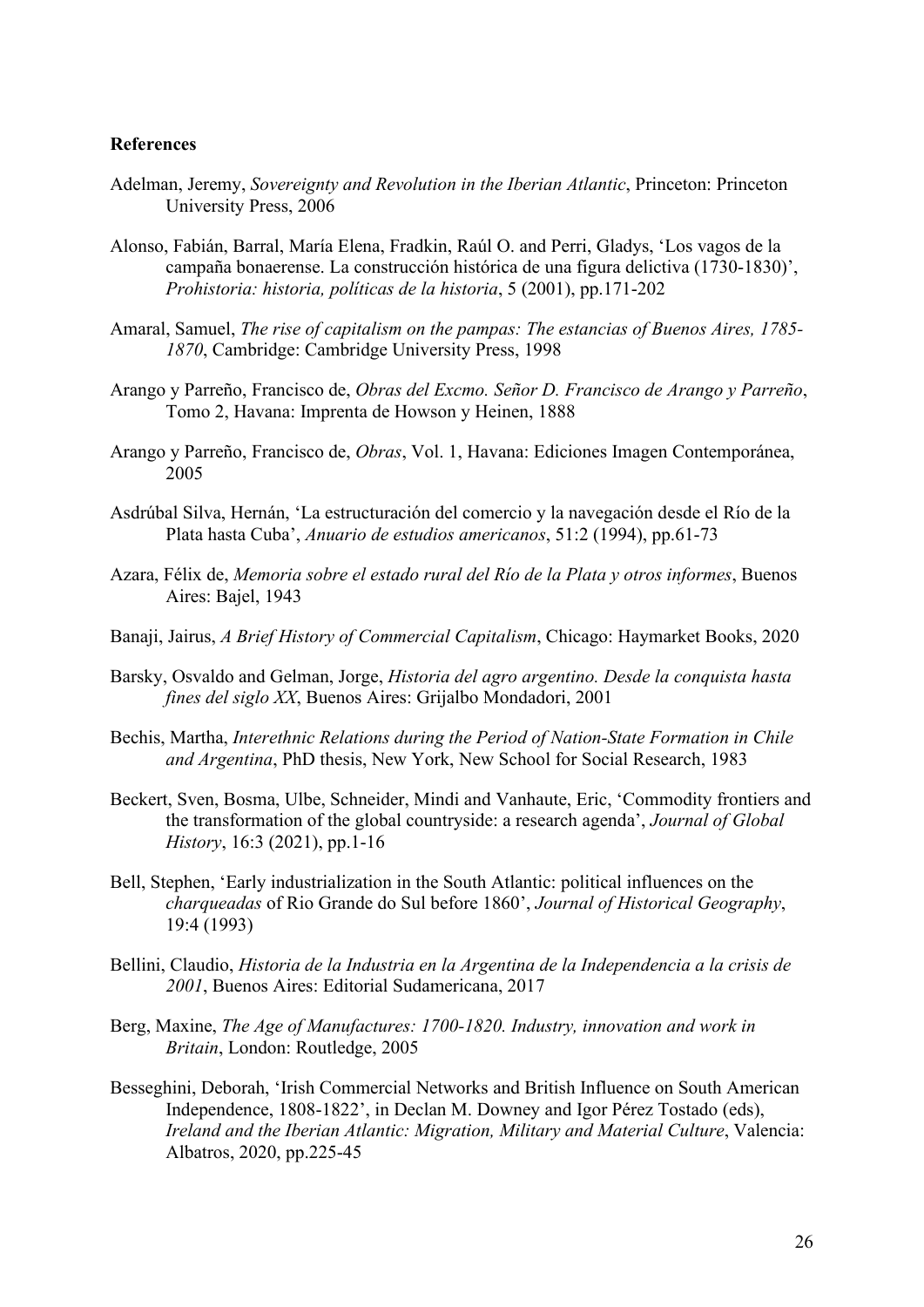- Biangiardi, Nicolás, 'Más allá del saladero. Una mirada sobre la producción de carne salada en el Río de la Plata del siglo XVIII', *Folia Histórica del Nordeste*, 37 (2020), pp.87- 106
- Borucki, Alex, *From Shipmates to Soldiers: Emerging Black Identities in the Rio de la Plata*, Albuquerque: University of New Mexico Press, 2015
- Brown, Jonathan C., *A socioeconomic history of Argentina, 1776-1860*, Cambridge: Cambridge University Press, 1979
- Brown, Matthew (ed.), *Informal Empire in Latin America: Culture, Commerce and Capital*, Oxford: Wiley-Blackwell, 2008
- Camarda, Maximiliano, 'El comercio ultramarino de cueros salidos por el complejo portuario rioplatense de la segunda mitad del siglo XVIII', Fronteras de la historia, 21:1 (2016), pp.184-210
- Carrera, Juliàn, 'Pulperías rurales bonaerenses a fines del siglo XVIII. Número, distribución y tipos', in in Carlos Mayo (ed.), *Vivir en la frontera. La casa, la dieta, la pulpería, la escuela (1770-1870)*, Buenos Aires: Editorial Biblos, 2000, pp.87-98
- Edwards, Andrew David, Hill, Peter and Neves-Sarriegui, Juan, 'Capitalism in Global History', *Past and Present*, 249:1 (2020), pp.1–32
- Facultad de Filosofía y Letras, Documentos para la Historia Argentina. Tomo IV. Comercio de Indias, Comercio Libre (1778-1791) Buenos Aires: Compañía Sud-Americana de Billetes de Banco, 1915
- Fernández-de-Pinedo, Nadia, 'Compelled to import: Cuban consumption at the dawn of the nineteenth century', *Atlantic Studies*, 18 (2021)
- Fischer*,* John Ryan, *Cattle Colonialism. An Environmental History of the Conquest of California and Hawai'i*, University of North Carolina Press, 2015
- Flores, Juan Gabriel, 'Hacendados, Cabildo y "corraleros". El acceso de los hacendados al abasto de carne a partir del estudio de dos estancias de la campaña sur de Buenos Aires. (1785-1809)', *Sociedades Precapitalistas*, 4:1 (2014)
- Fradera, Josep M., '1780-1880. A Century of Imperial Transformation', in Dale W. Tomich (ed.), Atlantic Transformations. Empire, Politics, and Slavery during the Nineteenth Century, Albany: State University of New York Press, 2020, pp.1-17
- Fradkin, Raul, Gelman, Jorge D. and Garavaglia, Juan Carlos (eds), *En busca de un tiempo perdido. La economía de Buenos Aires en el país de la abundancia 1750-1869*, Buenos Aires, Prometeo Libros, 2008
- Francis, 'Joseph A., Globalisation, the Terms of Trade, and Argentina's Expansion in the Long Nineteenth Century', *Journal of Latin American Studies*, 49:4 (2017), pp.709-38
- Gallagher, John and Robinson, Ronald, 'The Imperialism of Free Trade', *The Economic History Review*, 6:1 (1953), pp.1-15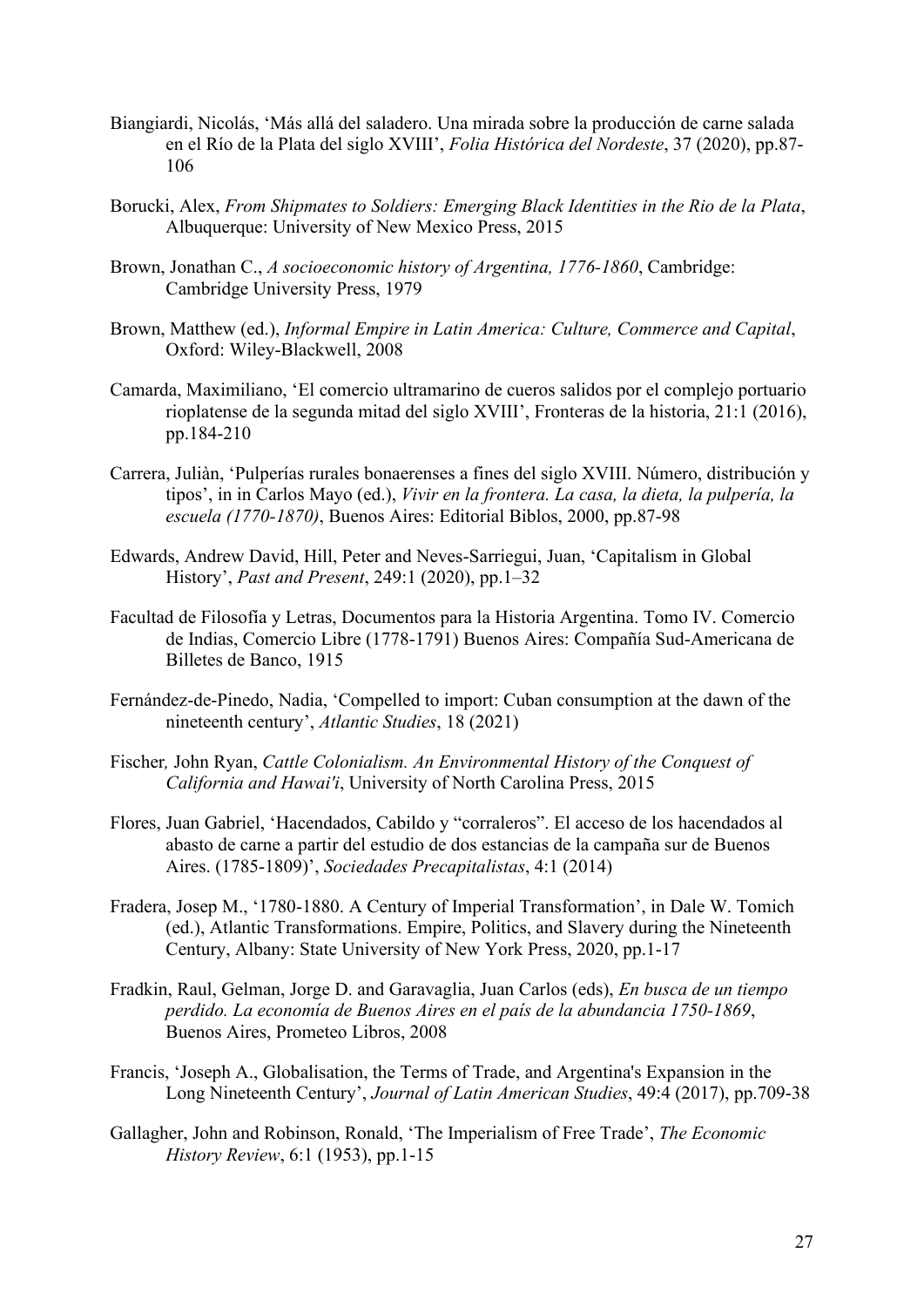- García, Juan Agustin (ed.), *Documentos para la historia argentina. Tomo IV. Abastos de la ciudad y campaña de Buenos Aires (1773-1809)*, Buenos Aires: Compañía sudamericana de billetes de banco, 1914
- García, Pedro Andrés, 'Diario de un viaje a Salinas Grandes', in Pedro de Angelis, *Colección de obras y documentos relativos a la historia antigua y moderna de las Provincias del Río de la Plata*, Tomo IV, Buenos Aires: Editorial Plus Ultra, 1969, pp.239-392
- Gelman, Jorge, 'Los Caminos del Mercado: Campesinos, estancieros y pulperos en una región del Río de la Plata colonial', *Latin American Research Review*, 28:2 (1993), pp.89-118
- Gelman, Jorge, 'Los cambios en la economía atlántica entre los siglos XVIII y XIX. Desarrollo capitalista, globalización y desigualdad en América Latina', *Nuevo Mundo Mundos Nuevo* (2014)
- Gelman, Jorge and Moraes, María Inés, 'Las reformas borbónicas y las economías rioplatenses: cambio y continuidad', in Jorge Gelman, Enrique Llopis and Carlos Marichal (eds), *Iberoamérica y España antes de las independencias, 1700-1820: crecimiento, reformas y crisis*, México: Instituto de Investigaciones Dr José María Luis Mora/El Colegio de México, 2015, pp.31-74
- Giberti, Horacio C. E., *Historia económica de la ganadería argentina*, Buenos Aires: Solar/Hachette, 1970
- Grafe, Regina and Irigoin, Alejandra M., 'The Spanish Empire and its legacy: fiscal redistribution and political conflict in colonial and post-colonial Spanish America', Journal of Global History, 1:2 (2006), pp.241-67
- Grafe, Regina and Irigoin, Alejandra M., 'A stakeholder empire: the political economy of Spanish imperial rule in America', The Economic History Review, 65:2 (2012), pp.609-51
- Guerrero, Andres and Thurner, Mark (eds), *After Spanish Rule: Postcolonial Predicaments of the Americas*, Durham: Duke University Press, 2003
- Halperín Donghi, Tulio, 'La Expansión Ganadera en la Campaña de Buenos Aires (1810- 1852)', *Desarrollo Económico*, 3:1/2 (1963), pp.57-110
- Infesta, María Elena, *La pampa criolla: usufructo y apropiación privada de tierras públicas en Buenos Aires, 1820-1850*, La Plata: Instituto Cultural, Dirección Provincial de Patrimonio Cultural, Archivo Histórico Dr. Ricardo Levene, 2003
- Infesta, María Elena, 'Del campo a las tabladas: El comercio de vacunos en Buenos Aires, 1830-1840. Estructura y dinámica del sistema', *Mundo Agrario*, 11:21 (2010)
- Instituto de Investigaciones Históricas de la Facultad de Filosofía y Letras Universidad de Buenos Aires, Asambleas constituyentes argentinas. Tomo segundo 1825-1826, Buenos Aires: Talleres S.A. Casa Jacobo Peuser Ltda, 1937
- Irigoin, Alejandra M. and Schmit, Roberto (eds), *La desintegración de la economía colonial: comercio y moneda en el interior del espacio colonial (1800-1860)*, Buenos Aires: Editorial Biblos, 2003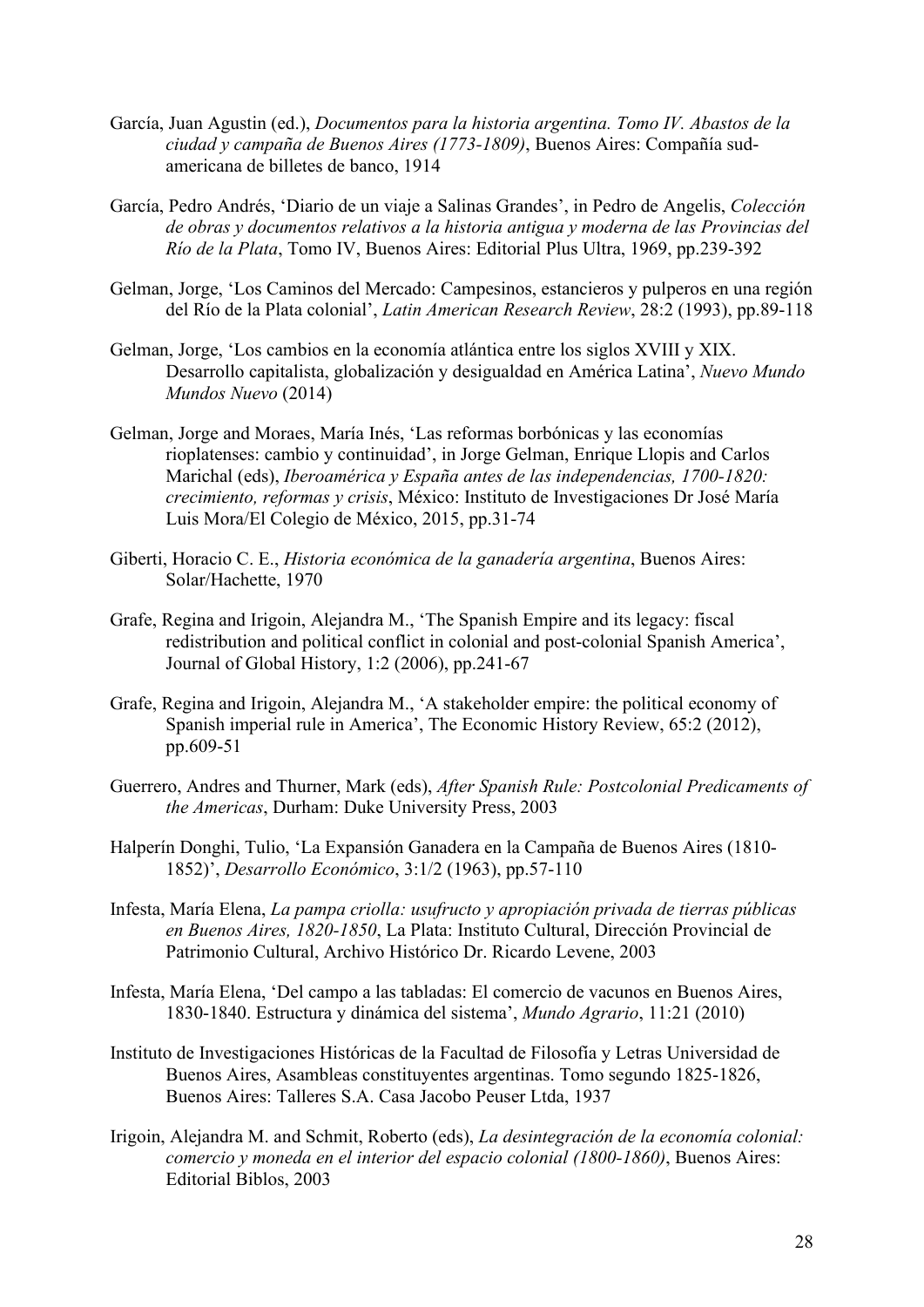- Kraselsky, Javier Gerardo, 'Las corporaciones mercantiles y los comerciantes ingleses en el Río de la Plata Surgimiento, apogeo y declinación del Consulado de Buenos Aires, 1794-1821', *Varia historia*, 36:72 (2020), pp.639-78
- Levene, Ricardo, *Investigaciones acerca de la historia económica del Virreinato del Plata*, Vol. 2, Buenos Aires: Librería El Ateneo Editorial, 1952
- Leyes, Rodolfo, 'Destellos de un nuevo sujeto: Los conflictos obreros en los saladeros y la formación de la clase obrera entrerriana (1854-1868)', *Mundo Agrario*, 15:30 (2014)
- Llorca-Jaña, Manuel, *The British Textile Trade in South America in the Nineteenth Century*, Cambridge: Cambridge University Press, 2014
- Macchi, Manuel E., *Urquiza, el saladerista*, Buenos Aires: Ediciones Macchi, 1971
- Mayo, Carlos (ed.), *Vivir en la frontera. La casa, la dieta, la pulpería, la escuela (1770- 1870)*, Buenos Aires: Editorial Biblos, 2000
- Millán, Antonio, *Acusación sostenida contra los saladeros, y advertencias a su defensor D. Pedro Trapani*, Buenos Aires: Imprenta de la Independencia, c.1820
- Montoya, Alfredo J., *Historia de los saladeros argentinos*, Buenos Aires: Editorial Raigal, 1956
- Montoya, Alfredo J., *La ganadería y la industria de salazón de carnes en el periodo 1810- 1862*, Buenos Aires: Editorial El Coloquio, 1971
- Montoya, Alfredo J., *Como evolucionó la ganadería en la época del Virreinato*, Buenos Aires: Plus Ultra, 1984, pp.109-53
- Moore, Jason, *Capitalism in the Web of Life. Ecology and the Accumulation of Capital*, London: Verso Books, 2016
- Morelli, Federica, 'La redefinición de las relaciones imperiales: en torno a la relación reformas dieciochescas/independencia en América', *Nuevo Mundo Mundos Nuevos*, 8 (2008)
- Moreno Fraginals, Manuel, *El ingenio. Complejo económico social cubano del azúcar*, Vol. 3, Havana: Editorial de ciencias sociales, 1978
- Moutoukias, Zacharias, 'El crecimiento en una economía colonial de antiguo régimen. Reformismo y sector externo en el Río de la Plata (1760-1796)', *Arquivos do Centro Cultural Calouste Gulbenkian*, 34 (1995), pp.771-813
- Parish, Woodbine, *Buenos Ayres and the provinces of the Rio de la Plata: from their discovery and conquest by the Spaniards to the establishment of their political independence*, London: Murray, 1852
- Pearce, Adrian J., *British trade with Spanish America, 1763-1808*, Liverpool: Liverpool University Press, 2014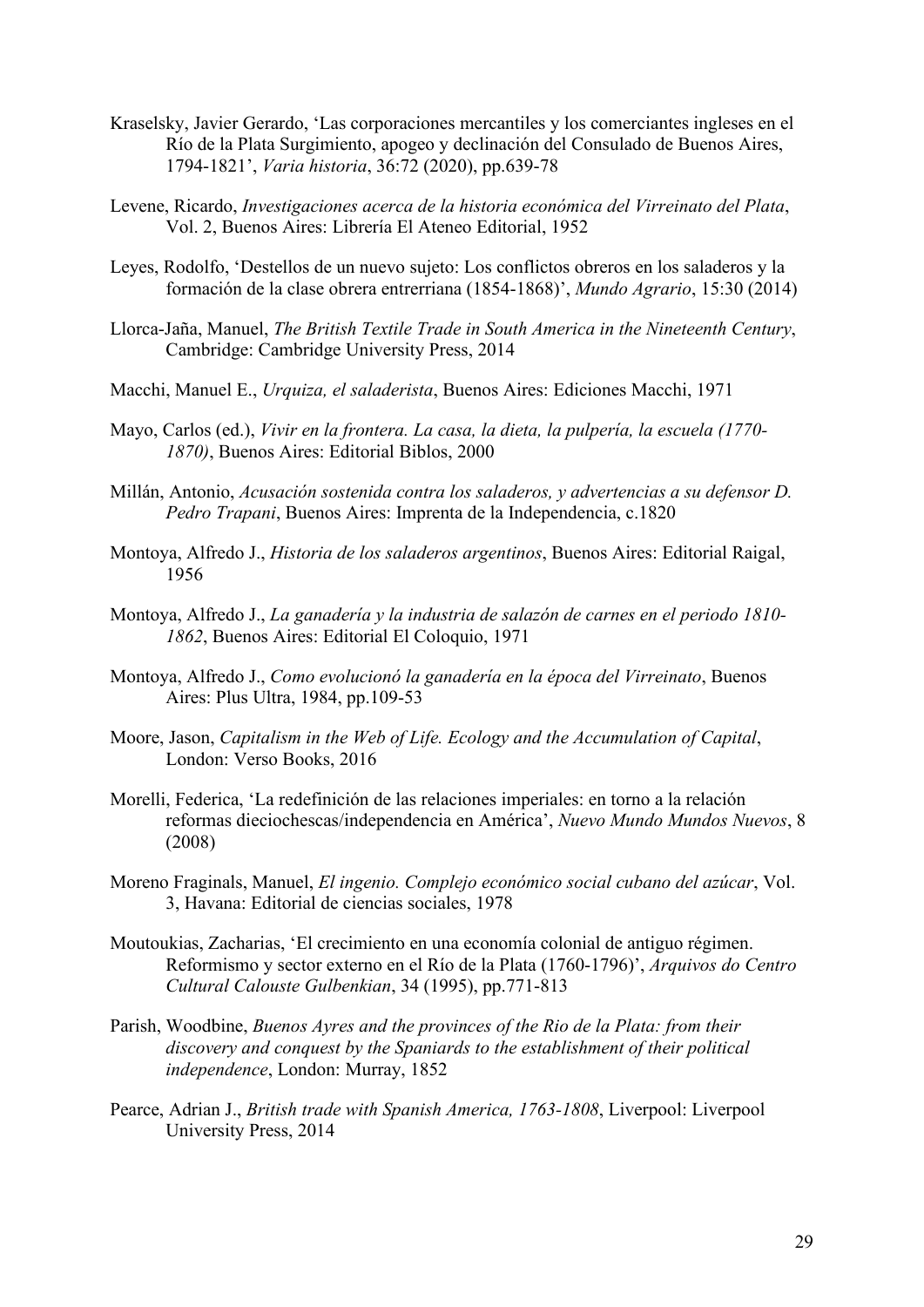- Pezuela, Jacobo de la, *Diccionario geográfico, estadístico, histórico de la isla de Cuba*, Tomo III, Madrid: Imprenta del establecimiento de Mellado, 1863
- Pomeranz, Kenneth, *The great divergence: China, Europe, and the making of the modern world economy*, Princeton: Princeton University Press, 2000
- Radaelli, Sigfrido A., *Memorias de los virreyes del Río de la Plata*, Buenos Aires: Bajel, 1945
- Reinert, Sophus and Kaplan, Steven (eds), *The Economic Turn: Recasting Political Economy in Enlightenment Europe*, London: Anthem Press, 2019
- Richelet, Juan E., *Descripción de los frigoríficos y saladeros argentinos: nómina de los productos elaborados y los métodos empleados en cada una*, Buenos Aires: Min. de Agricultura, Dir. de Ganadería, 1912
- Riello, Giorgio, *A foot in the past: consumers, producers and footwear in the long eighteenth century*, Cambridge: Cambridge University Press, 2006
- Rood, Daniel B., *The Reinvention of Atlantic Slavery Technology, Labor, Race, and Capitalism in the Greater Caribbean*, Oxford: Oxford University Press, 2017
- Rosal, Miguel A. and Schmit, Roberto, 'Del reformismo colonial borbónico al librecomercio: las exportaciones pecuarias del Río de la Plata (1768-1854)', *Boletín del Instituto de Historia Argentina y Americana Emilio Ravignani*, 20 (1999)
- Sabato, Hilda, *Capitalismo y ganadería en Buenos Aires: la fiebre del lanar (1850-1890)*, Buenos Aires: Editorial Sudamericana, 1989
- Sampay, Arturo Enrique, *Las ideas políticas de Juan Manuel de Rosas*, Buenos Aires: Juárez, 1972
- Sempat Assadourian, Carlos, *El sistema de la economía colonial: el mercado interior, regiones y espacio económico*, México: Editorial Nueva Imagen, 1983
- Senén González, Santiago, *Carne, industria, trabajadores y Liebig. Programa 'Identidad Entrerriana'*, Buenos Aires: Corregidor 2008
- Sluyter, Andrew, 'The Hispanic Atlantic's Tasajo Trail', *Latin American Research Review*, 45:26 (2010)
- Stein, Stanley J. and Stein, Barbara H., *The colonial heritage of Latin America: essays on economic dependence in perspective*, New York: Oxford University Press, 1970
- Thurner, Mark (ed.), *The First Wave of Decolonization*, London & New York: Routledge, 2019
- Tomich, Dale W., *Through the prism of slavery: labor, capital, and world economy*, Oxford: Rowman & Littlefield, 2004
- Topik, Steven, Marichal, Carlos and Frank, Zephyr (eds), *From Silver to Cocaine. Latin American Commodity Chains and the Building of the World Economy, 1500-2000*, Durham: Duke University Press, 2006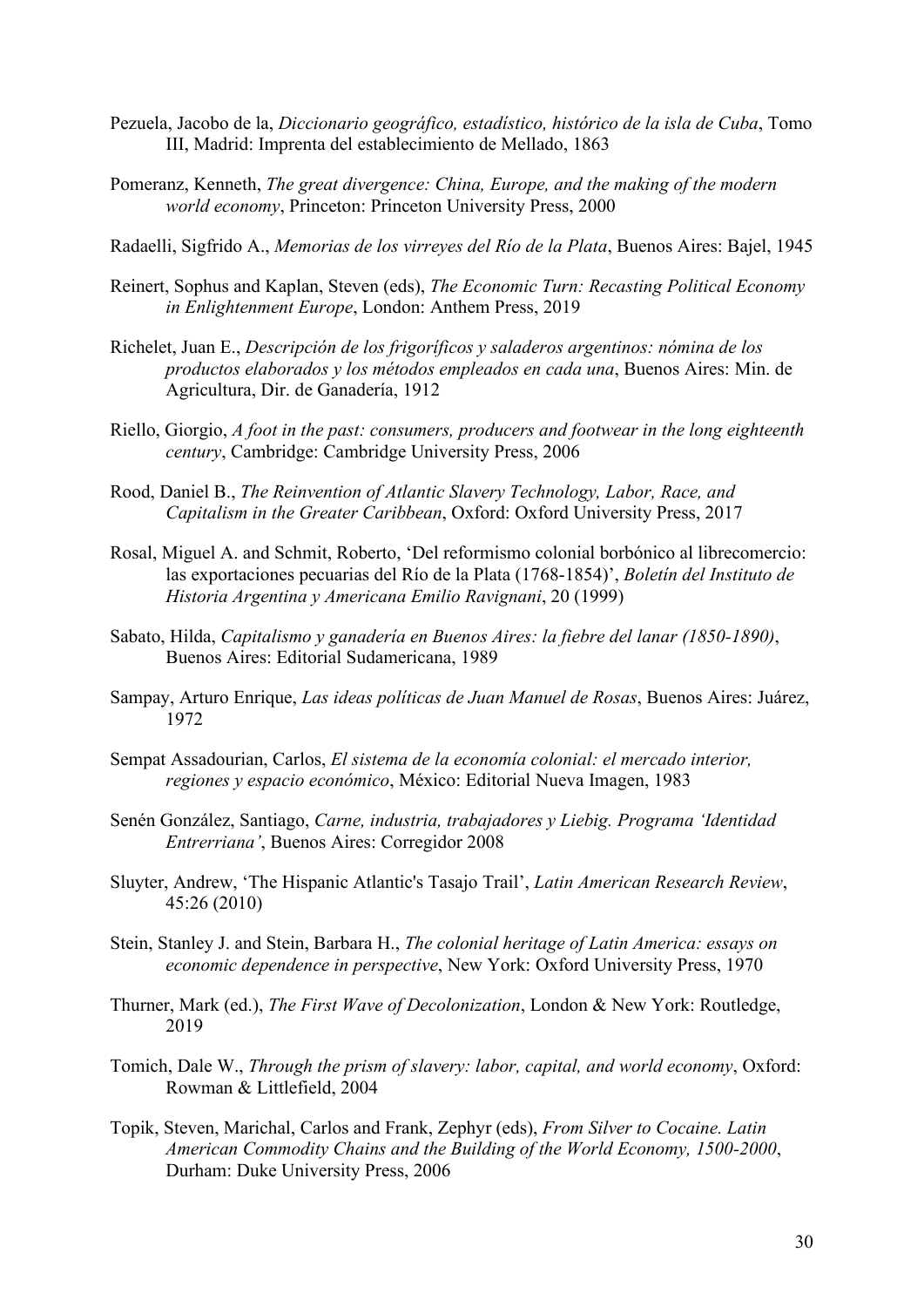- Viedma, Francisco de, 'Memoria dirigida al Señor Marqués de Loreto…', in Pedro de Angelis (ed.), *Colección de obras y documentos relativos a la historia antigua y moderna de las Provincias del Río de la Plata*, Tomo III, Buenos Aires: Editorial Plus Ultra, 1969, pp.635-84
- Virgili, Daniel Alberto, 'Las esquinas de la pampa. Pulperos y pulperías en la frontera bonaerense (1788-1865)', in Carlos Mayo (ed.), *Vivir en la frontera. La casa, la dieta, la pulpería, la escuela (1770-1870)*, Buenos Aires: Editorial Biblos, 2000, pp.99-122
- Walther, Juan Carlos, *La conquista del desierto*, Buenos Aires: Eudeba, 1970
- Wedovoy, Enrique, 'Burguesía comercial y desarrollo económico nacional: examen del problema a la luz de la historia ganaderil: 1770-1837', *Humanidades*, 35 (1960), pp.55-110
- Winn, Peter, 'British informal empire in Uruguay in the nineteenth century', *Past and Present*, 73 (1976), pp.100-26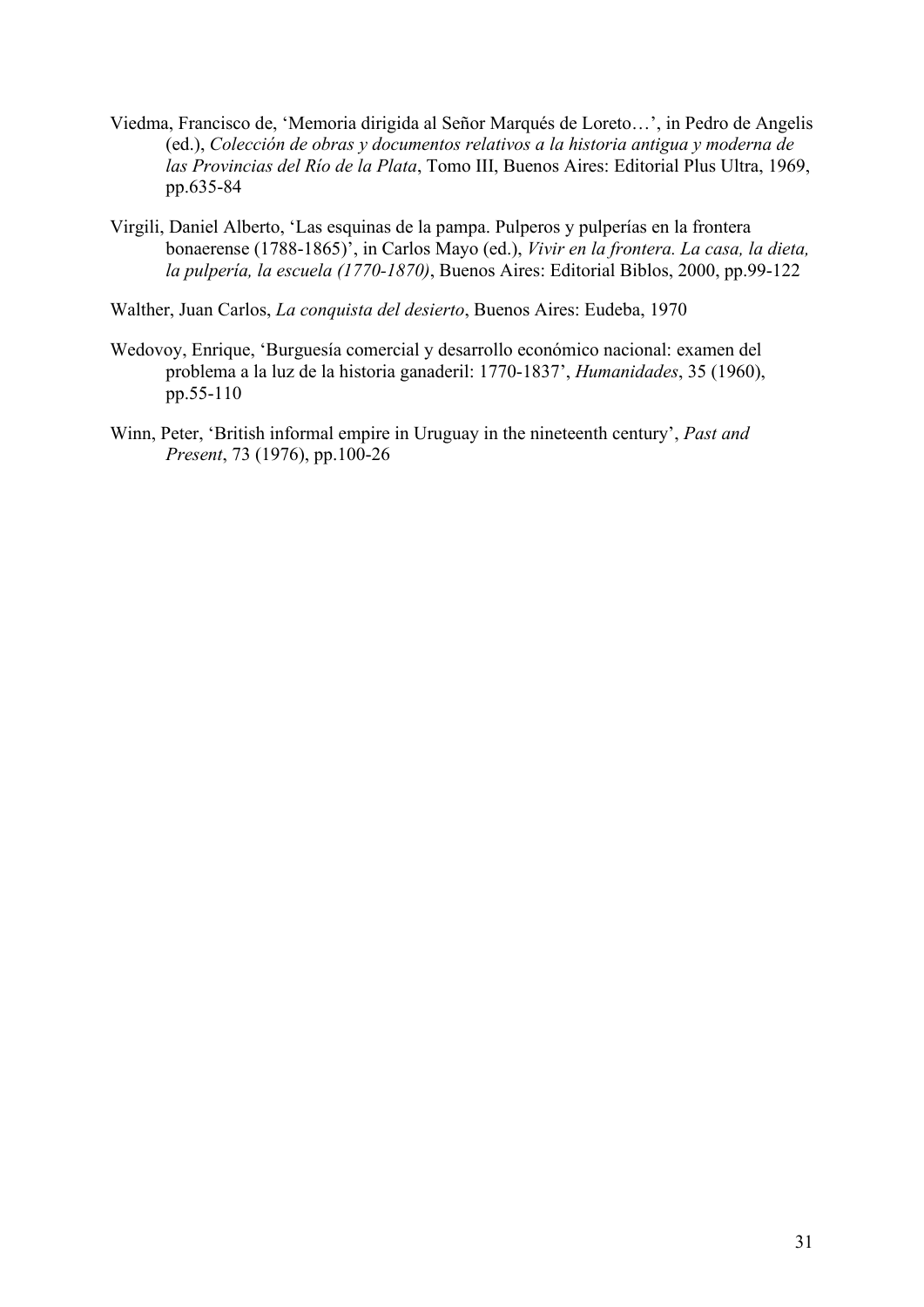#### **Other Related Commodities of Empire Working Papers**

- WP21: Marc W. Herold, 'The Black Diamonds of Bahia (Carbonados) and the Building of Euro-America: A Halfcentury Supply Monopoly (1880s-1930s)
- WP23: Marc W. Herold, 'Nineteenth-Century Bahia's Passion for British Salted Cod: From the Seas of Newfoundland to the Portuguese Shops of Salvador's Cidade Baixa, 1822-1914'
- WP24: Helen Cowie, 'From the Andes to the Outback: Acclimatising Alpacas in the British Empire'
- WP28: Samuël Coghe, 'Extending the Pastoral Frontier: The introduction of cattle farming in French Equatorial Africa during late colonialism'
- WP29: Rafael Chambouleyron & Karl-Heinz Arenz, 'Frontier of Expansion, Frontier of Settlement: Cacao exploitation and the Portuguese colonisation of the Amazon region ( $17<sup>th</sup>$  &  $18<sup>th</sup>$  centuries)'

#### **Other Recent Commodities of Empire Working Papers**

- WP22: G. Roger Knight, 'A Scots Émigré, Imperial Systems and Global Commodities: Gillian Maclaine and his Mercantile Network, 1816-1840'
- WP25: Jonathan E. Robins, 'Food and Drink: Palm Oil versus Palm Wine in Colonial Ghana'
- WP26: Zehra Taşdemir Yasin, 'Through the Story of a Road and a Pipeline: The Formation of Commodity Frontiers and Modern States'
- WP27: Derek Byerlee, 'The Role of Crop Science in Opening Commodity Frontiers'
- WP30: Geoffrey K. Pakiam, 'Waterlands: Coconut smallholders, commodity frontiers and environmental transformation on the Malay Peninsula, c.1862-1972'
- WP31: Jim Tomlinson, 'Supplying "Juteopolis": Dundee and Bengal Jute, c.1850-1914'
- WP32: Stan Pannier & Wim De Winter, 'Southern-Netherlandish Prize Papers: French and British Colonial Commodities at Sea during the 18<sup>th</sup> Century'
- WP33: Steven Ivings, 'Fostering a Trade in Japan's Northeast: The West Pacific Company at Hakodate in the 1860s'